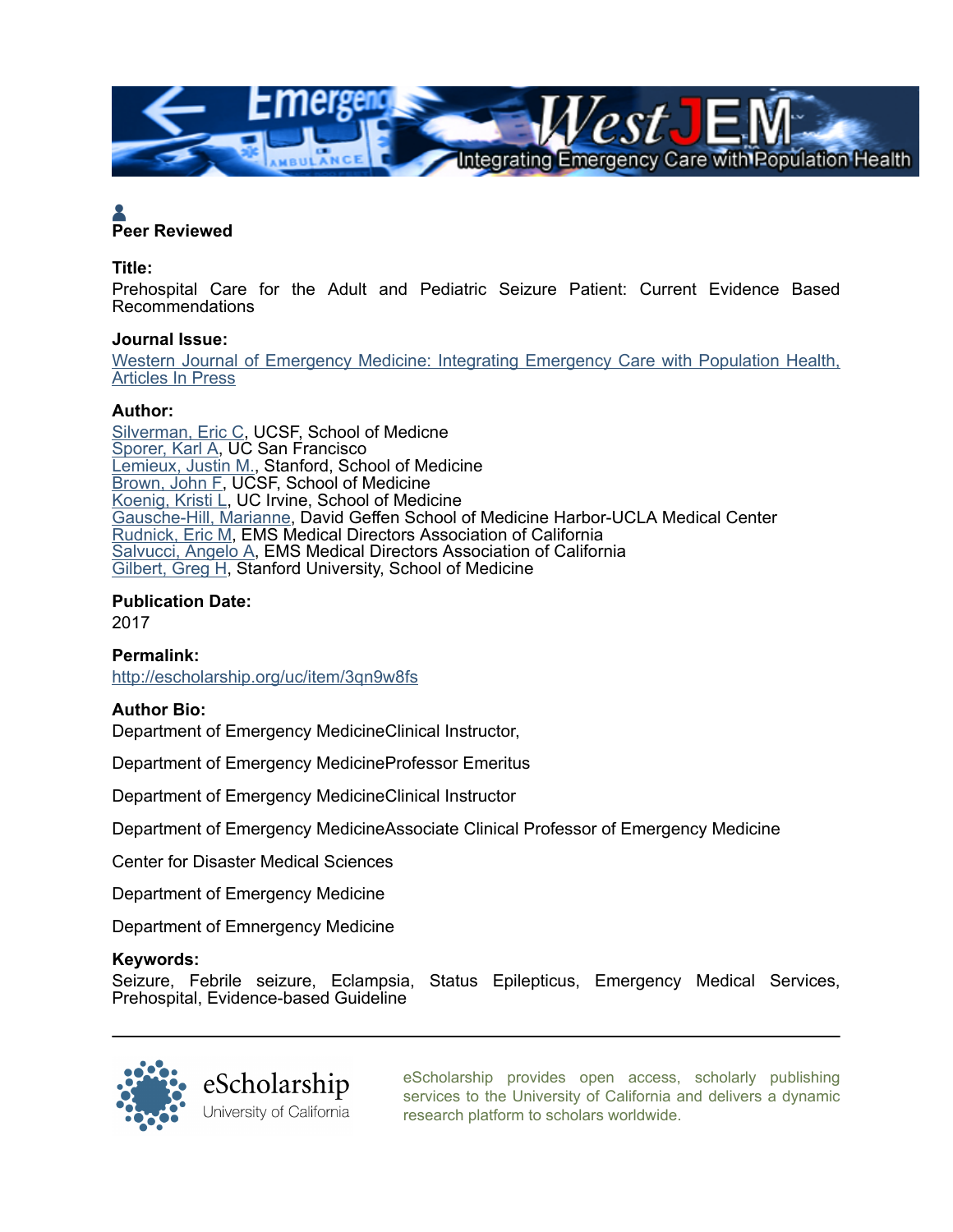#### **Local Identifier:**

uciem\_westjem\_32066

#### **Abstract:**

Introduction: We sought to develop evidence-based recommendations for the prehospital evaluation and treatment of adult and pediatric patients with a seizure and to compare these recommendations against the current protocol utilized by the 33 EMS agencies in California.

Methods: We performed a review of the evidence in the prehospital treatment of a patients with a seizure. We compared the seizure protocols of each of the 33 EMS agencies for consistency with these recommendations. We analyzed the type and route of medication administered, number of additional rescue doses permitted, and requirements for glucose testing prior to medication. The treatment for eclampsia and seizures in pediatric patients were analyzed separately.

Results: Protocols across EMS Agencies in California varied widely. Multiple drugs, dosages, routes of administration, re-dosing instructions, and requirement for blood glucose testing prior to medication delivery were identified. Blood glucose testing prior to benzodiazepine administratin is required by 61% (20/33) of agencies for adult patients and 76% (25/33) for pediatric patients. All agencies have protocols for giving intramuscular benzodiazepines and 76% (25/33) have protocols for intranasal benzodiazepines. Intramuscular midazolam dosages ranged from 2 to 10 mg per single adult dose, 2 to 8 mg per single pediatric dose, and 0.1 to 0.2 mg/kg as a weight-based dose. Intranasal midazolam dosages ranged from 2 to 10 mg pr single adult or pediatric dose, and 0.1 to 0.2 mg/kg as a weight-based dose. Intravenous/intrasosseous midazolam dosages ranged from 1 to 6 mg per single adult dose, 1 to 5 mg per single pediatric dose, and 0.05 to 0.1 mg/kg as a weight-based dose. Eclampsia is specifically addressed by 85% (28/33) of agencies. Forty-two percent (14/33) have a protocol for adminstering magnesium sulfate, with intravenous dosages ranging from 2 to 6 mg, and 58% (19/33) allow benzodiazepines to be administered.

Conclusion: Protocols for a patient with a seizure, including eclampsia, and febrile seizures, vary widely across California. These recommendations for the prehospital diagnosis and treatment of seizures may be useful for EMS Medical Directors tasked with creating and revising these protocols.

**Supporting material:** Adult Seizure Protocols Pediatric Seizures Protocols Evidentiary Table for Seizure Manuscript



[eScholarship provides open access, scholarly publishing](http://escholarship.org) [services to the University of California and delivers a dynamic](http://escholarship.org) [research platform to scholars worldwide.](http://escholarship.org)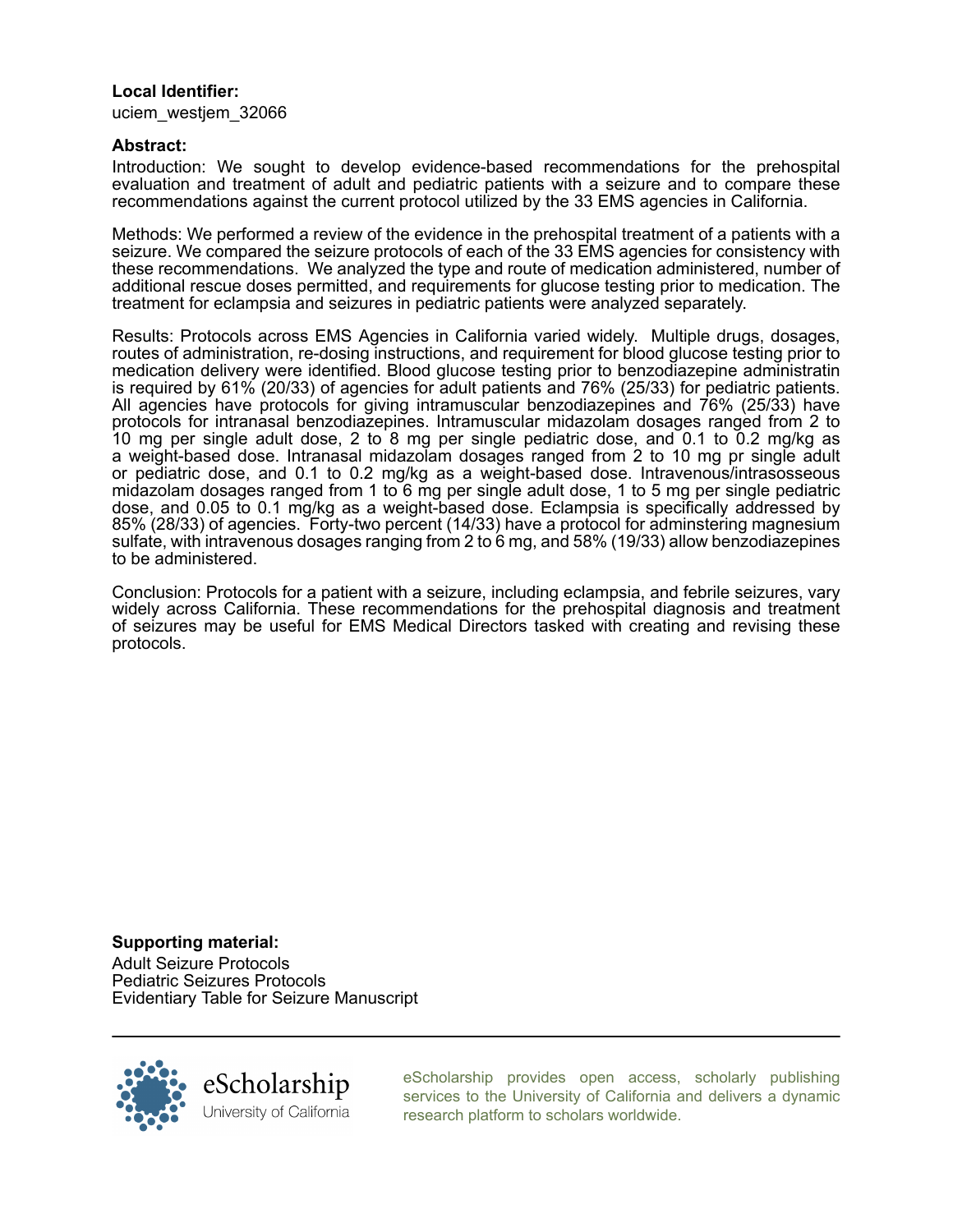Research capsule

## **Copyright Information:**



Copyright 2017 by the article author(s). This work is made available under the terms of the Creative Commons Attribution[4.0 license, http://creativecommons.org/licenses/by/4.0/](http://creativecommons.org/licenses/by/4.0/)



[eScholarship provides open access, scholarly publishing](http://escholarship.org) [services to the University of California and delivers a dynamic](http://escholarship.org) [research platform to scholars worldwide.](http://escholarship.org)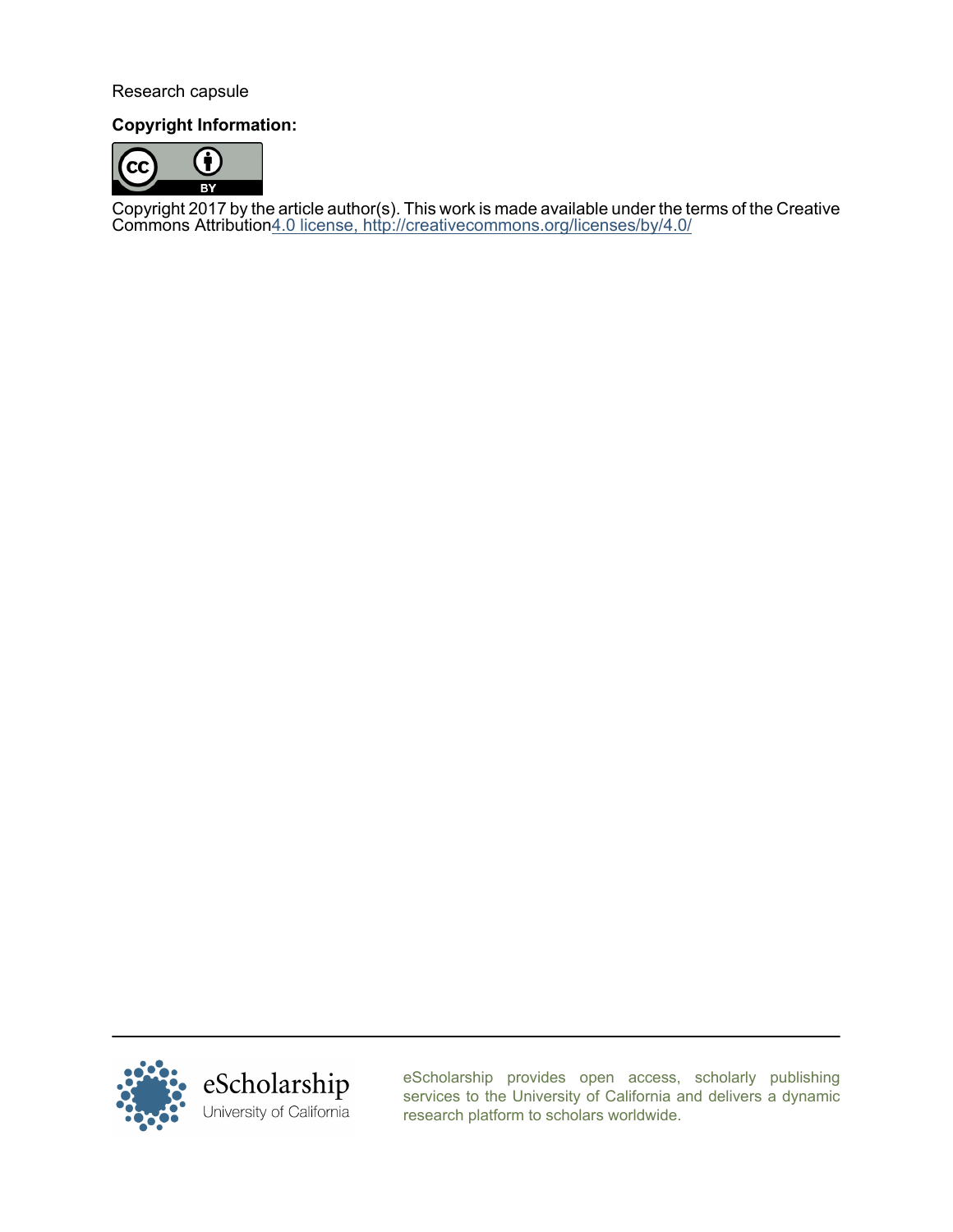## **Prehospital Care for the Adult and Pediatric Seizure Patient: Current Evidence-based Recommendations**

| Eric C. Silverman, MD*<br>Karl A. Sporer, MD <sup>+</sup><br>Justin M. Lemieux, MD <sup>#</sup><br>John F. Brown, MD*<br>Kristi L. Koenig, MD <sup>§</sup><br>Marianne Gausche-Hill, MD <sup>TII</sup><br>Eric M. Rudnick, MD <sup>#</sup><br>Angelo A. Salvucci, MD <sup>#</sup><br>Greg H. Gilbert, MD <sup>‡</sup> | *University of California, San Francisco, School of Medicine, Department of<br>Emergency Medicine, San Francisco, California<br><sup>†</sup> University of California, San Francisco, Department of Emergency Medicine, San<br>Francisco, California<br><sup>‡</sup> Stanford School of Medicine, Department of Emergency Medicine, Stanford,<br>California<br><sup>§</sup> University of California, Irvine, School of Medicine, Department of Emergency<br>Medicine, Irvine, California<br>"University of California, Los Angeles, David Geffen School of Medicine,<br>Department of Emergency Medicine, Los Angeles, California<br>"Harbor-UCLA Medical Center, Department of Emergency Medicine, Torrance,<br>California<br>EMS Medical Directors Association of California |
|-----------------------------------------------------------------------------------------------------------------------------------------------------------------------------------------------------------------------------------------------------------------------------------------------------------------------|---------------------------------------------------------------------------------------------------------------------------------------------------------------------------------------------------------------------------------------------------------------------------------------------------------------------------------------------------------------------------------------------------------------------------------------------------------------------------------------------------------------------------------------------------------------------------------------------------------------------------------------------------------------------------------------------------------------------------------------------------------------------------------|
| Section Editor: Mark I. Langdorf, MD, MHPE                                                                                                                                                                                                                                                                            | Submission history: Submitted August 15, 2016; Revision received December 14, 2016; Accepted December 30, 2016                                                                                                                                                                                                                                                                                                                                                                                                                                                                                                                                                                                                                                                                  |

Electronically published March 3, 2017

Full text available through open access at [http://escholarship.org/uc/uciem\\_westjem](http://escholarship.org/uc/uciem_westjem)

DOI: 10.5811/westjem.2016.12.32066

**Introduction:** We sought to develop evidence-based recommendations for the prehospital evaluation and treatment of adult and pediatric patients with a seizure and to compare these recommendations against the current protocol used by the 33 emergency medical services (EMS) agencies in California.

**Methods:** We performed a review of the evidence in the prehospital treatment of patients with a seizure, and then compared the seizure protocols of each of the 33 EMS agencies for consistency with these recommendations. We analyzed the type and route of medication administered, number of additional rescue doses permitted, and requirements for glucose testing prior to medication. The treatment for eclampsia and seizures in pediatric patients were analyzed separately.

**Results:** Protocols across EMS Agencies in California varied widely. We identified multiple drugs, dosages, routes of administration, re-dosing instructions, and requirement for blood glucose testing prior to medication delivery. Blood glucose testing prior to benzodiazepine administration is required by 61% (20/33) of agencies for adult patients and 76% (25/33) for pediatric patients. All agencies have protocols for giving intramuscular benzodiazepines and 76% (25/33) have protocols for intranasal benzodiazepines. Intramuscular midazolam dosages ranged from 2 to 10 mg per single adult dose, 2 to 8 mg per single pediatric dose, and 0.1 to 0.2 mg/kg as a weight-based dose. Intranasal midazolam dosages ranged from 2 to 10 mg per single adult or pediatric dose, and 0.1 to 0.2 mg/kg as a weight-based dose. Intravenous/intrasosseous midazolam dosages ranged from 1 to 6 mg per single adult dose, 1 to 5 mg per single pediatric dose, and 0.05 to 0.1 mg/kg as a weight-based dose. Eclampsia is specifically addressed by 85% (28/33) of agencies. Forty-two percent (14/33) have a protocol for administering magnesium sulfate, with intravenous dosages ranging from 2 to 6 mg, and 58% (19/33) allow benzodiazepines to be administered.

**Conclusion:** Protocols for a patient with a seizure, including eclampsia and febrile seizures, vary widely across California. These recommendations for the prehospital diagnosis and treatment of seizures may be useful for EMS medical directors tasked with creating and revising these protocols. [West J Emerg Med. 20XX;XX(X)XX-XX.]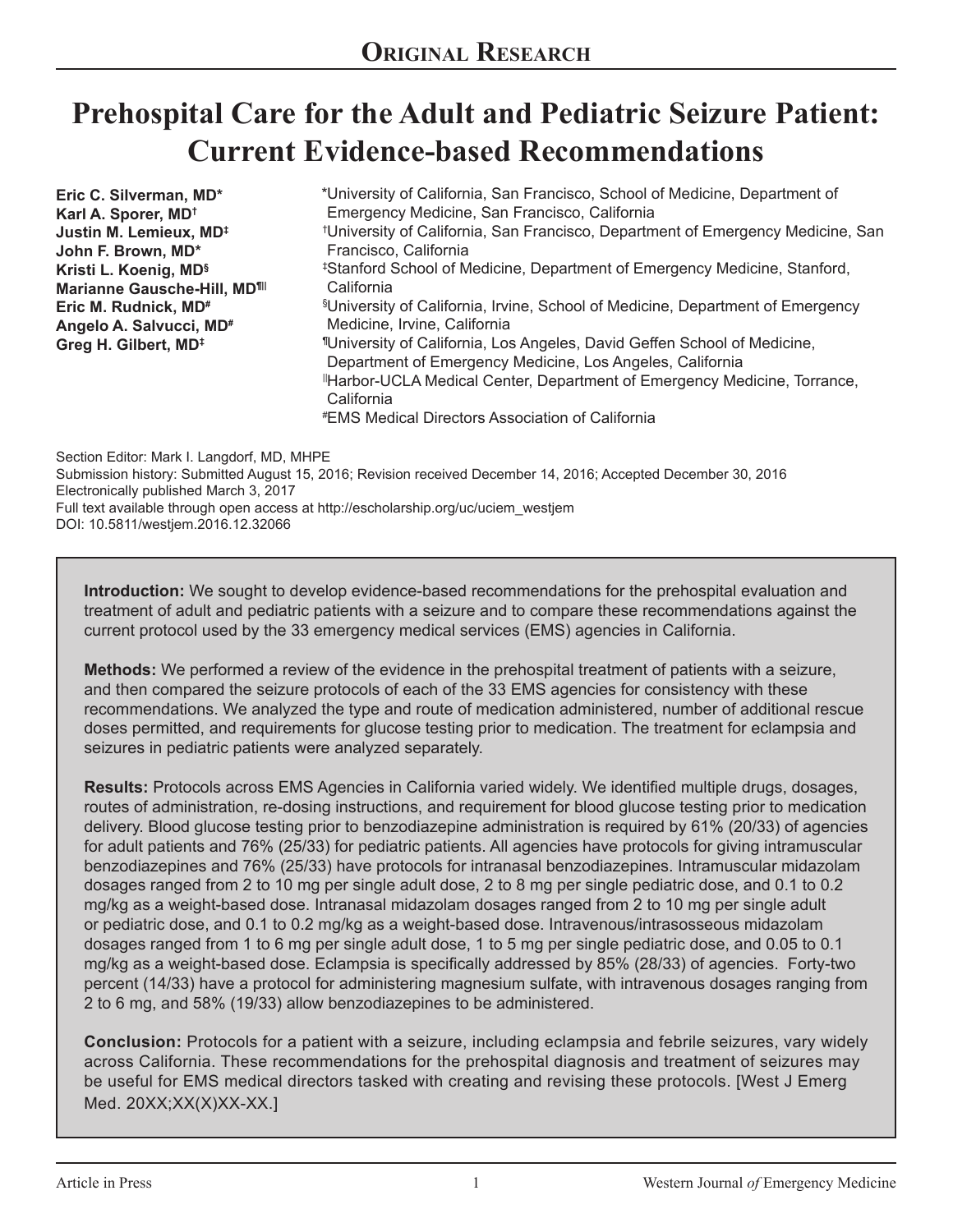### **INTRODUCTION**

Seizures are a common medical condition, with 10% of Americans experiencing at least one seizure in their lifetimes and epilepsy developing in 3% by the age of 75. In the United States (U.S.), approximately 200,000 new cases of epilepsy are diagnosed each year, with the highest incidence among individuals younger than two years and older than 65 years of age.<sup>1</sup> Seizure evaluation and treatment makes up a significant portion of emergency medical services (EMS) utilization, accounting for 5 - 8% of all EMS calls.2 Approximately 71% of these calls result in EMS transport and make up approximately 1.2% of all emergency department (ED) visits.<sup>3</sup> Prehospital interventions, such as airway management, establishing intravenous (IV) access, benzodiazepine administration and blood glucose testing are commonly performed.<sup>4</sup> In one study of 140 EMS providers across 40 states, prehospital treatment with a benzodiazepine was observed in 8.3% of seizure cases.<sup>4</sup> While advanced life support (ALS) care is common in prehospital seizure management, there are a broad range of interventions employed.

#### **Status Epilepticus**

Status epilepticus (SE) is defined as prolonged seizures (greater than five minutes), or multiple seizures without return to baseline between episodes. SE is a relatively common seizure disorder, with an annual incidence of approximately 40 per 100,000.5 The occurrence of SE has tripled in the past 30 years, with approximately 60,000 new cases annually in the U.S.5,6 SE has a significant impact on individual patients as well as the entire healthcare system. Although there have been substantial improvements in the treatment of SE, the overall mortality remains at approximately 20%.<sup>5-7</sup> The annual inpatient financial costs of SE are estimated at more than \$4 billion in the U.S. alone.<sup>5,8</sup>

Although SE remains a significant source of morbidity and mortality, research has shown that appropriate prehospital treatment improves patient outcomes.<sup>9</sup> The optimal prehospital management of seizures continues to evolve as new medications and routes of administration are introduced. Without widely accepted guidelines, however, EMS care continues to vary greatly across the U.S. The Institute of Medicine report, "Emergency Medical Services at the Crossroads," notes that EMS needs more uniform, high quality care and specific standards for evaluating that care.10 One such standard is the prehospital protocol that EMS providers use while caring for patients in the field. As such, we aim to provide a summary of the evidence for the prehospital evaluation and treatment of patients with seizure, and to assess the consistency of California protocols.

#### **METHODS**

The State of California divides EMS care into 33 local EMS agencies (LEMSAs), which are geographically divided

## *Population Health Research Capsule*

What do we already know about this issue? *Seizure evaluation and treatment makes up a significant portion of EMS utilization; however, high-quality, specific guidelines have not yet been widely accepted.*

What was the research question? *How do the prehospital seizure protocols of each of the 33 EMS agencies in California compare?*

What was the major finding of the study? *EMS protocols for a patient with a seizure, including eclampsia and febrile seizures, vary widely across CA.*

How does this improve population health? *Recommendations for the prehospital diagnosis and treatment of seizures may be useful for EMS medical directors tasked with creating and revising these protocols.*

governmental regulatory bodies. One set of governmental medical control policies regulates the first responders and ambulance transporters in each countywide or region-wide system, in accordance with EMS Authority scope of practice. Medical directors of those agencies, along with other EMS medical directors, make up the EMS Medical Directors Association of California (EMDAC). EMDAC supports and guides the various agencies and makes recommendations to the California EMS Authority about policy, legislation and scope of practice issues. In an effort to improve quality and decrease variability in EMS practice in California, EMDAC has endeavored to create evidence-based recommendations for EMS protocols. Those recommendations and previous reviews are intended to assist medical directors of the various local EMS agencies to develop high quality, evidence-based protocols.

A subcommittee of EMDAC developed this manuscript and chose by consensus the elements that should be included in any protocol for a patient with a suspected seizure. The subcommittee then created a narrative review of the existing evidence for prehospital treatment of seizures. Clinical questions regarding those interventions were developed in the PICO (population, intervention, control and outcome) format. Our population included those patients in the prehospital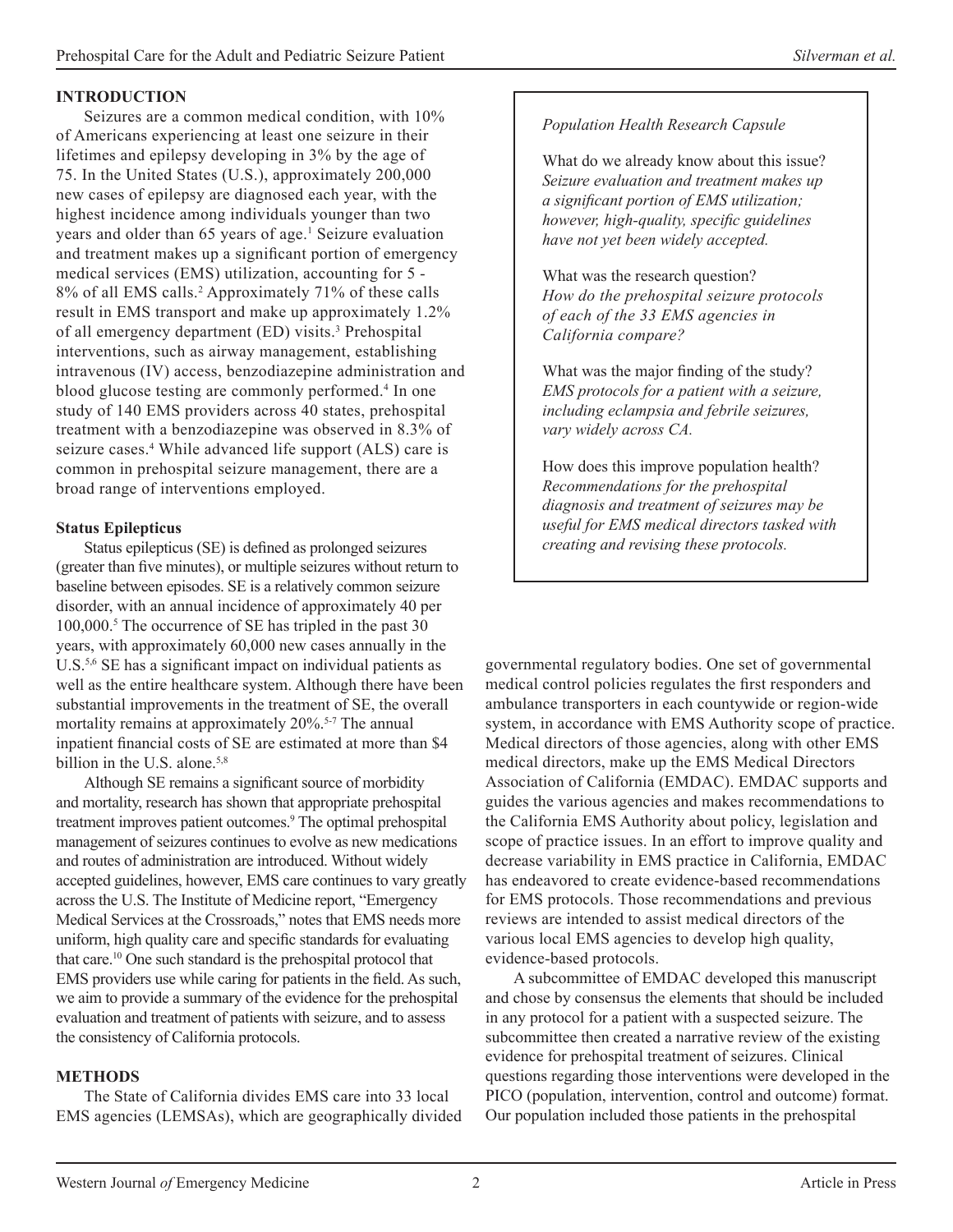setting with a suspected seizure. The intervention varied by clinical question. The control consisted of patients who were not receiving the specific intervention, and outcomes were defined by cessation of seizure activity after intervention.

We relied on recommendations made by various organizations that have performed systematic reviews and meta-analyses regarding treatment interventions, including the Neurocritical Care Society and the Cochrane Collaboration. We supplemented these recommendations with additional literature searches through PubMed from 1966 to 2016 for each question. During our primary literature review of PubMed, we searched for the terms "prehospital and seizure," "status epilepticus," "eclampsia," and "febrile seizure." That search yielded 161 articles, 59 of which were published in English and pertinent to the topics identified by the EMDAC subcommittee. It was supplemented with additional PubMed searches for specific topics.

We assigned levels of evidence (LOE) and graded our recommendations based on the American College of Emergency Physicians (ACEP) process of creating their clinical policies with slight modification to better fit our objectives.<sup>11</sup> This committee of EMDAC reviewed studies and assigned LOEs based on the study design, including features such as data collection methods, randomization, blinding, outcome measures and generalizability. LOE I consisted of randomized, controlled trials, prospective cohort studies, meta-analysis of randomized trials or prospective studies or clinical guidelines/ comprehensive review. LOE II consisted of nonrandomized trials and retrospective studies. LOE III consisted of case series, case reports, and expert consensus. After assigning LOEs to the studies, we translated those to clinical grades of recommendations using the following standards:

Level A Recommendations: Prehospital recommendations with a strong degree of certainty based on one or more LOE I studies or multiple LOE II studies.

Level B Recommendations: Prehospital recommendations with a moderate degree of certainty based on one or more LOE II studies or multiple LOE III studies.

Level C Recommendations: Prehospital recommendations based on only poor quality or minimal LOE III studies or based on consensus.

No Recommendation: No recommendation was given in those cases where only preliminary data or no published evidence exists and we had no expert consensus. We also withheld recommendation when studies, no matter their LOE, showed conflicting data.

After answering the clinical question and providing recommendations for diagnostic and treatment interventions, we reviewed each current seizure protocol for the 33 agencies for consistency with the recommendations. The clinical protocols were reviewed during the month of June 2015. We deemed institutional review board approval not necessary for this review of publicly available research and clinical protocols.

#### **EVIDENCE REVIEW AND CURRENT RECOMMENDATIONS What is the appropriate prehospital treatment for a patient with a witnessed seizure who is not actively seizing?**

Most seizures are brief and spontaneously resolve within one to two minutes.<sup>5</sup> Patients with a seizure typically have transient hypoventilation that usually resolves quickly as long as their airway remains patent. Nonetheless, supplemental oxygen should be provided via nasal cannula or facemask, with suction and a nasopharyngeal airway readily available. Providers should be prepared to provide a jaw thrust and bag-valve mask ventilation as well to assist with spontaneous respirations if needed. Endotracheal intubation should be reserved for patients with respiratory failure after the seizure has stopped, and should be used only after other airway maneuvers and adjuncts have been attempted. Patients should be placed in a position of comfort that will also promote a patent airway, and which will minimize the risk of falls. The secondary survey should include an evaluation for signs of trauma. Initial management should also include a rapid assessment of blood glucose level. Although hypoglycemia is a relatively rare cause of seizures and has been demonstrated to be present in only 1.2% of patients with seizures, it is an inexpensive and rapid assessment tool that is widely available and hypoglycemia is readily reversible.12

There is conflicting opinion on the utility of routinely placing an intravenous line (IV) in patients who are not actively seizing. Since most patients will not require any medications once they are not actively seizing, there is not sufficient evidence to support routine IV access. The incidence of a second seizure within 72 hours has been reported to be approximately 6% and benzodiazepines administered intramuscularly (IM) are an effective treatment.<sup>13</sup> Continuous pulse oximetry should be used to monitor oxygenation, and end-tidal  $CO_2$  monitoring, if available, should be used to detect hypoventilation in postictal patients until they have returned to their baseline mental status.

Patients who have had resolution of a seizure and have rapid return to their baseline sometimes refuse subsequent transport to the ED. In a 2016 retrospective study of patients who refused transport or were discharged at the scene by paramedics, improvement of symptoms in patients with a postictal state was a common reason for non-transport.<sup>14</sup> In order to refuse additional care and/or transport to the hospital, a patient must have medical decision-making capacity to refuse care, which includes being alert and oriented, exhibiting no signs of intoxication, and demonstrating an understanding of the risks, benefits, and alternatives to refusing transport.<sup>15</sup> Furthermore, the patient must be advised that paramedics will return if called again. This commonly involves the patient verbalizing an understanding of the medical condition and explaining the potential complications of refusing additional care and transport. A form documenting this encounter is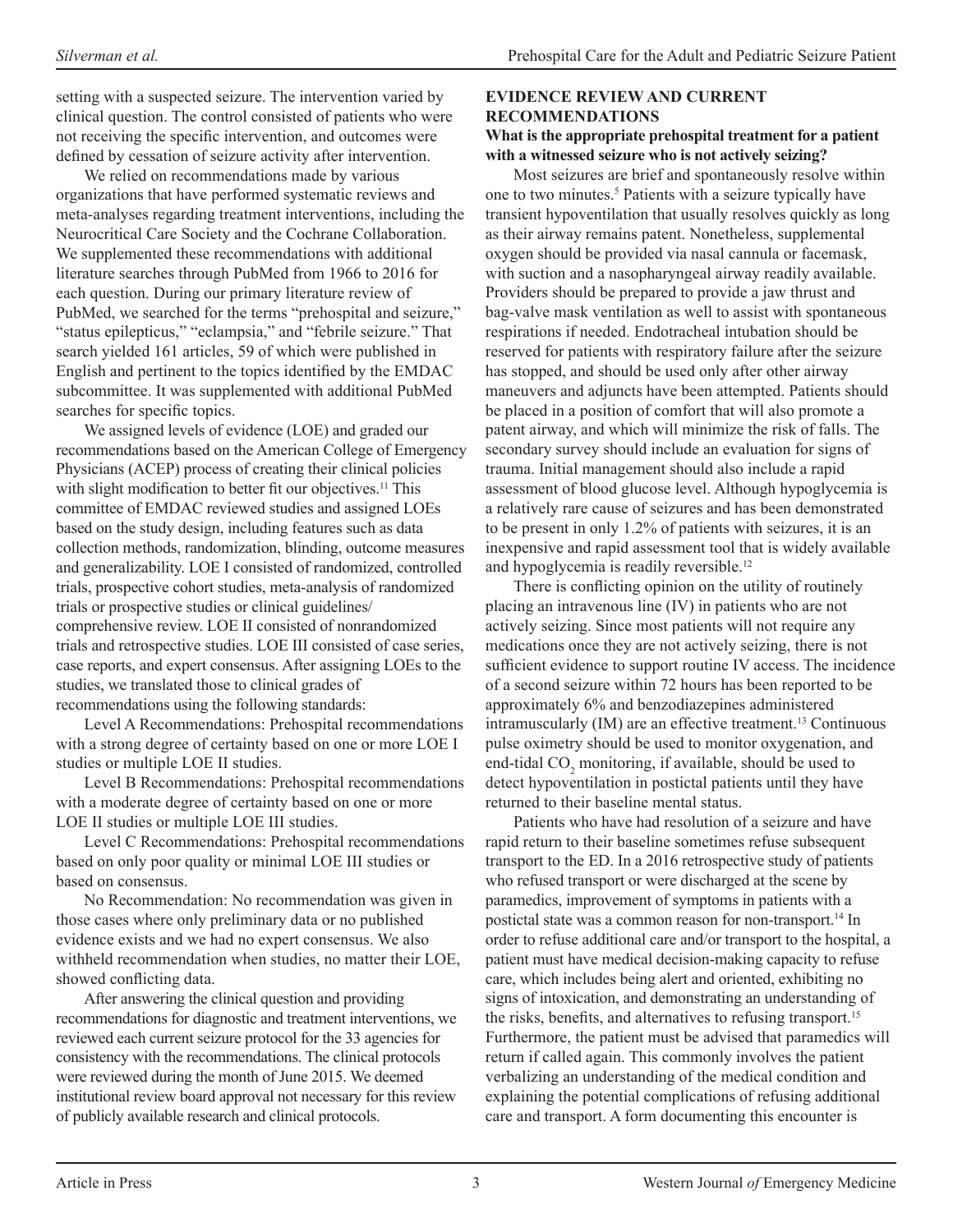typically signed by the patient and paramedic. EMS providers should report seizure activity as appropriate, and patients should be counseled not to drive due to the risk of additional seizures with the subsequent potential to injure both themselves and others.

Patients with first time or new-onset seizures should be strongly encouraged to accept transport to the ED since there are multiple life-threatening conditions that may be present. If refusing transport, these patients should be made aware of potential underlying medical conditions. Patients with known seizure disorders, such as epilepsy, commonly have breakthrough seizures due to medication non-adherence or under-dosing, sleep deprivation, infection, illicit substance use, or interactions with other medications. Despite seizure patients being more likely to be transported by EMS than other patients, a relatively high proportion still refuse ambulance transport.16 In a study of 2,619 pediatric calls for the chief complaint of seizure, 17% of parents/guardians refused transport to the ED. Rates of transport refusal may vary with geographic location, distance to the hospital, insurance status/cost of transport and individual frequency of complaint.

#### *Current Prehospital Treatment Recommendation for a Patient with a Witnessed Seizure Who Is Not Actively Seizing:*  Level A Recommendation:

None given.

- Level B Recommendation:
- None given.

Level C Recommendation:

- No medications are recommended for a patient with a witnessed seizure who is not actively seizing.
- Post-seizure management should include supplemental oxygen by nasal cannula, continuous pulse oximetry and end-tidal CO<sub>2</sub> if available, with suction and nasopharyngeal airway immediately available. Bag-valve mask ventilation should be initiated for respiratory depression with endotracheal intubation reserved for prolonged respiratory failure.
- Patients with a witnessed seizure who are not actively seizing should be placed in a position of comfort, which also helps maintain a patent airway and minimize risk of falls.
- Blood glucose should be routinely checked in patients with suspected seizure if not returning to their baseline mental status.
- Routine placement of a prehospital IV may not be necessary for patients who are not actively seizing, and may be avoided if IV medications are not needed.

## **What is the appropriate prehospital treatment for a patient who is actively seizing?**

#### *Choice of Benzodiazepine*

Patients with prolonged or repeated convulsions lasting longer than five minutes are considered to be in SE and require immediate intervention.17 For EMS providers, calls dispatched for seizing patients who have ongoing seizures at the time of EMS evaluation suggests SE.<sup>2</sup> Seizures lasting longer than 30 minutes have been shown to be less likely to terminate spontaneously and are associated with a higher mortality.<sup>7</sup> Prolonged seizures cause both direct neuronal cellular injury as well as secondary complications such as impaired ventilation and aspiration, resulting in immediate neuronal loss followed by programmed cell death. Additionally, animal evidence indicates that resistance to benzodiazepines increases with longer seizure duration.<sup>5</sup> As the time to effective treatment lengthens, the efficacy of first-line treatment with benzodiazepines decreases. Since earlier seizure cessation has been shown to improve outcomes and decrease cell death, rapid treatment and control of seizures has become a focus in the prehospital setting.<sup>8</sup>

With the knowledge that shorter time to seizure termination led to improved patient outcomes, prehospital providers began to initiate anticonvulsant therapy prior to hospital arrival. Since nearly all initial data were based on hospital and ED studies of seizures, research then began to focus on the safety and efficacy of prehospital EMS treatment with benzodiazepines. The Prehospital Treatment of Status Epilepticus (PHTSE) study was designed to determine whether benzodiazepines can be safely and effectively administered by paramedics to treat SE, whether prehospital treatment influences long-term patient outcome or ED disposition, and whether lorazepam, diazepam or placebo is superior for prehospital use in treating SE.<sup>9</sup> The PHTSE study showed that SE was terminated in more patients who received IV lorazepam and diazepam than placebo (59.1% and 42.6% v 21.1%). Although there was no difference found between the lorazepam and diazepam groups, the study demonstrated that benzodiazepines could be successfully administered by EMS for the treatment of SE. This study also demonstrated that the termination of SE by the time of arrival to the ED correlated with better patient outcomes.

The PHTSE study showed that IV benzodiazepines (lorazepam and diazepam) are superior to placebo in terminating SE. Patients treated with benzodiazepines also had lower rates of respiratory compromise necessitating intubation, likely due to the shorter duration of seizures in the treatment groups.

To further investigate the administration of lorazepam for SE, a prospective, double-blind, randomized study of pediatric patients in an ED treated for SE compared IV diazepam to IV lorazepam.18 As part of the Pediatric Emergency Care Applied Research Network (PECARN), this study enrolled 273 pediatric patients with convulsive SE in 11 large academic hospitals in the U.S. No difference was found in the rate of cessation of seizures within 10 minutes (72.1% vs 72.9%), rate of recurrence within four hours (38.6% vs 39.2%) or rate of assisted ventilation (16.0% vs 17.6%) between the diazepam and lorazepam groups.

As midazolam became available for prehospital use, the Rapid Anticonvulsant Medication Prior to Arrival Trial (RAMPART) study was designed to compare IM midazolam to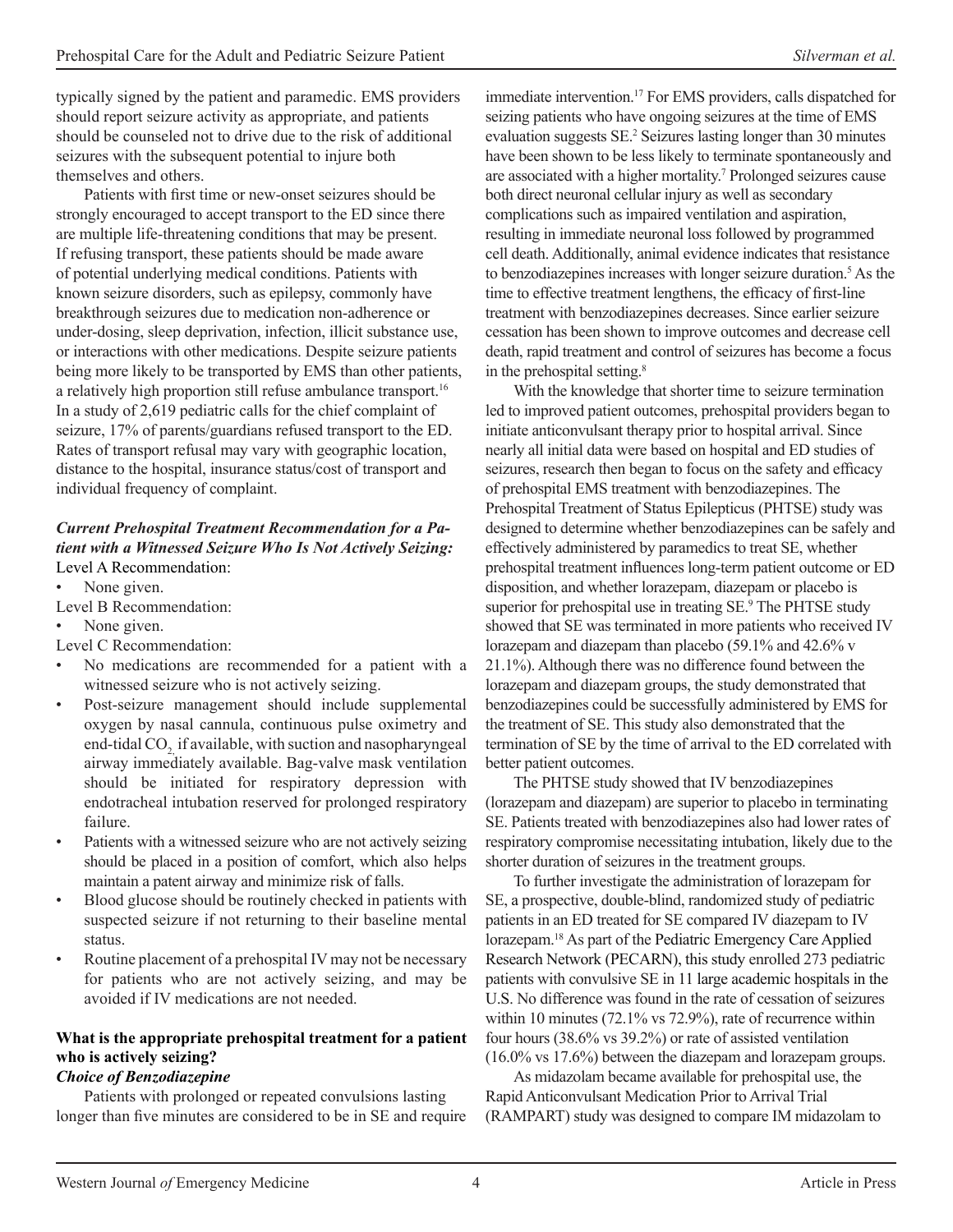IV lorazepam. This landmark multicenter, double-blind, randomized, non-inferiority study of prehospital treatment of SE hypothesized that IM injection of a benzodiazepine would result in faster and more reliable medication administration, yielding improved seizure control prior to ED arrival.<sup>19</sup> It used the Neurological Emergencies Treatment Trials (NETT) network to recruit adults and children estimated to weigh 13 kg or more. The findings of this study demonstrated that IM midazolam was as effective as IV lorazepam in terminating seizures without rescue therapy (73.4% vs  $63.4\%$ ,  $p < 0.001$  for non-inferiority and  $p <$ 0.001 for superiority), and was not associated with an increase in respiratory compromise or seizure recurrence. Additionally, the midazolam group had a lower rate of hospitalization. The RAMPART study concluded that although IV lorazepam had a quicker onset of action after administration, IM midazolam had a shorter time to administration since it did not require IV placement. Overall, however, there was no difference in time from medication box opening to seizure cessation between the IV and IM groups. Patients randomized to IM midazolam were more likely to have terminated seizures prior to ED arrival and were less likely to require hospital ward or intensive care unit (ICU) admission.19 Since adverse-event rates were similar between the two groups and lorazepam needs to be refrigerated, midazolam was deemed to be a safe and effective alternative for EMS treatment of SE. Additionally, studies have shown that midazolam has superior first-dose seizure suppression than diazepam.<sup>20</sup>

Non-benzodiazepine anticonvulsant medications have also been tested as both primary and secondary therapy for generalized convulsive SE. A prospective, randomized, double-blind study conducted at 16 Veterans Affairs medical centers and six affiliated university hospitals compared lorazepam, phenobarbital, phenytoin, and diazepam followed by phenytoin in 384 adult patients with SE.<sup>21</sup>

This study demonstrated that benzodiazepines (particularly lorazepam) were superior in stopping seizures. Lorazepam successfully terminated overt SE in 65% of 97 cases, similar to the results seen with phenobarbital and diazepam plus phenytoin, and superior to phenytoin alone. In a recent prehospital, randomized, double-blind, phase 3, placebo-controlled, superiority trial, levetiracetam was administered in addition to clonazepam for treatment of generalized convulsive SE. This treatment presented no advantage over clonazepam alone in the control of SE before arrival to the hospital.<sup>22</sup>

#### **Degradation of Drugs Issue**

#### *Which benzodiazepine is best suited to be stored in an ambulance environment?*

EMS medications are frequently stored without temperature-control procedures, which may negatively impact the medication through degradation. Heat stability is an important factor in determining which benzodiazepine to

deploy in an EMS system. Even in temperature-controlled environments, loss of power to mobile refrigerators and infrequently replaced cold packs in portable coolers may lead to inconsistent temperature regulation, especially in hotter climates.23 With temperature extremes known to occur inside vehicles, the choice of benzodiazepine carried by EMS should take into account medication performance after exposure to heat stress.

In an experimental pharmaco-stability study, diazepam and lorazepam solutions were stored for 210 days at refrigerated (4 to 10°C), ambient (15 to 30°C), and heated temperatures ( $37^{\circ}$ C) to simulate real-world conditions.<sup>24</sup> Drug concentration analysis was performed every 30 days to evaluate drug degradation. At ambient temperature, minimal (10%) concentration reduction was seen in diazepam after 30 days and lorazepam after 150 days. After 210 days, diazepam concentration reduction was 7% refrigerated, 15% ambient, and 25% heated. Lorazepam concentration reduction was 0% refrigerated, 10% ambient, and 75% heated. From these data, the authors concluded that diazepam had increased early degradation rates, but was more stable in the long term when heat stress was applied. Lorazepam exhibited better stability when refrigerated, but rapidly degraded when exposed to heat.

A subsequent study comparing midazolam to lorazepam demonstrated that midazolam remained stable at 60 days, but that lorazepam showed slight time- and temperaturedependent degradation.<sup>25</sup> When midazolam and diazepam were compared to lorazepam in a follow-up study, both midazolam and lorazepam experienced minimal degradation throughout 120 days of EMS deployment in high-heat environments. Lorazepam, however, experienced significant degradation over 120 days and appeared especially sensitive to higher temperature exposure.<sup>26</sup>

## **Route of Benzodiazepine**

#### *What is the preferred route of benzodiazepine administration in the treatment of status epilepticus?*

Prehospital administration of benzodiazepines to terminate generalized convulsive seizures presents multiple safety considerations for both the treating provider and the patient. Involuntary muscle contractions during SE make prehospital IV placement more difficult to achieve and increase the chances of procedural complications. Providers may also be at increased risk for needle-stick injuries. Since time to medication and provider safety are priorities in treating SE, there have been studies of the preferred route of benzodiazepine administration. Traditionally, rectal (PR) or IV diazepam in children and IV diazepam in adults were considered to be the routes and drug of choice for prehospital medication administration.<sup>17,27</sup> Newer studies, however, have focused on intramuscular and intranasal (IN) midazolam, which have been shown to have improved heat stability and may be preferred for ambulance storage, as discussed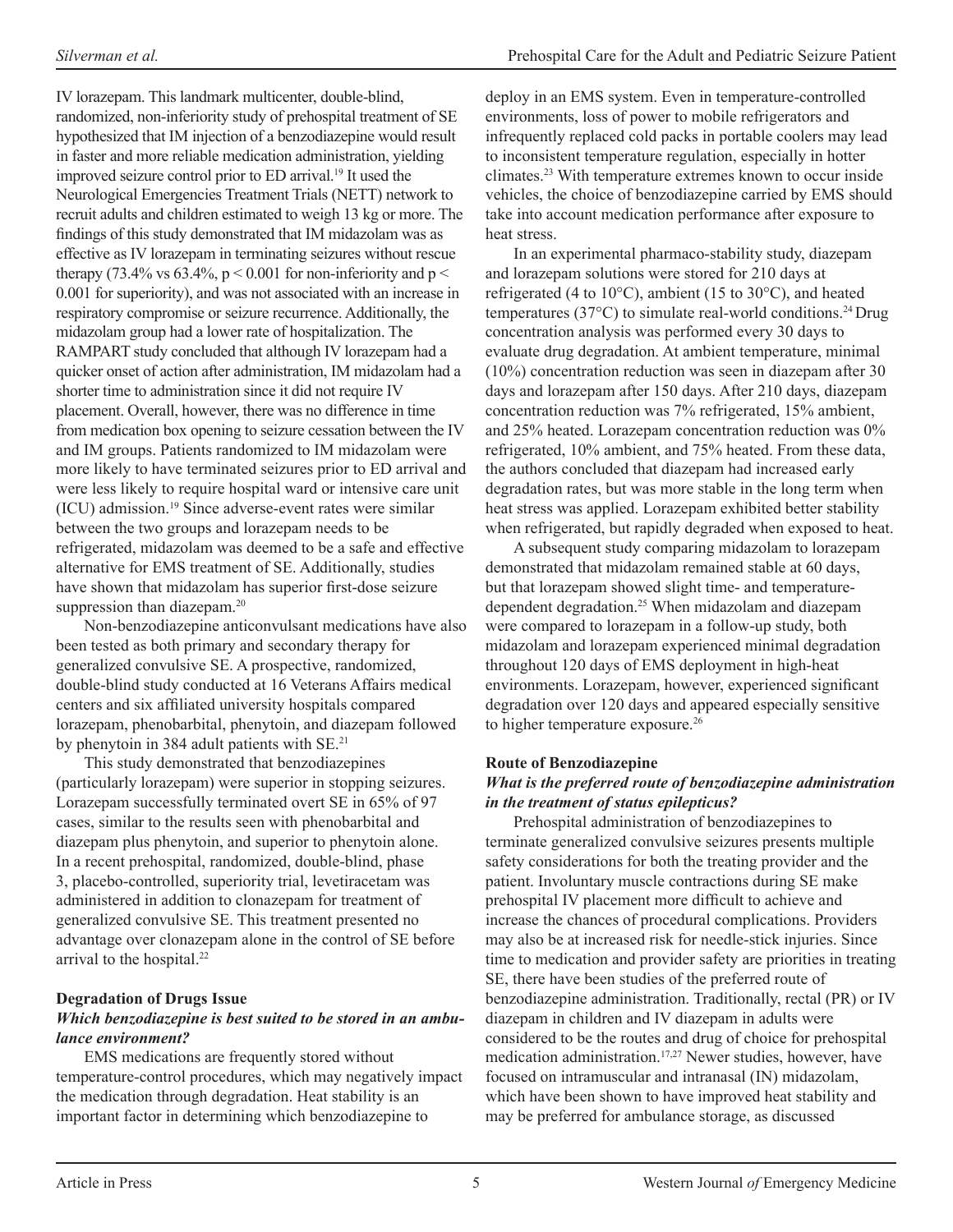previously. To date, there are no data comparing IN to IM benzodiazepine administration. There have been a multitude of recent studies comparing intramuscular and intranasal midazolam to the traditional standard of IV diazepam or lorazepam; however, few studies exist that compare the novel administration routes of the same drug to each other. Additionally, much of the available research has focused on pediatric patients, with febrile seizures often included. Febrile pediatric seizures, therefore, will be discussed separately.

In a comparison of single dose PR vs IV diazepam for prehospital seizures in 31 pediatric patients, no difference was demonstrated in the rate of seizure cessation or recurrence of seizures prior to ED arrival.<sup>27</sup> Although this study was a small, retrospective chart review, it also found no difference in prehospital or ED intubation rates.

There have been multiple case reports and descriptive studies demonstrating intramuscular midazolam as an effective therapy for SE; however, only one direct comparison of IV and IM midazolam was identified in the literature.28 In a retrospective chart review of 86 pediatric patients treated by EMS for prehospital seizures with either IV or IM midazolam, the IV group was found to have a significantly higher rate of clinical improvement, with no difference in admission rate.<sup>29</sup> This study did not define their endpoint of "clinical improvement" as seizure cessation, however, and had nearly twice as many patients in the intravenous group (49 IV vs. 25 IM). Considering their findings, the authors concluded that "prehospital IV midazolam was an effective intervention for pediatric seizures."

Despite the lack of research directly comparing IV with IM midazolam, the RAMPART study, previously described, demonstrated that IM midazolam was as effective as IV lorazepam in terminating seizures (73.4% vs 63.4). Although the IV group had a shorter time to seizure cessation after medication administration, the IM group had a shorter time to medication administration. This resulted in similar total times to seizure cessation between the groups. As previously noted, patients in the IM group were also less likely to be seizing upon arrival to the ED, regardless of the use or non-use of rescue therapy.19 This remained true when the pediatric patients in the study were considered separately, as described in a subsequent secondary analysis.<sup>30</sup>

With the advent of mucosal atomization devices. midazolam has also been administered by the IN route for seizure control. A study of 57 pediatric patients with SE compared IN mucosal atomized midazolam (IN-MAD) to rectal diazepam.31 The IN-MAD group, as compared to the rectal diazepam group, had shorter prehospital seizure duration and were less likely to have a seizure in the ED, undergo ED intubation, receive seizure medications for ongoing seizures in the ED, or be admitted to the hospital or pediatric ICU. Another study of 358 pediatric patients compared IN midazolam with rectal diazepam for the

treatment of SE.32 There was no difference in time from medication administration to seizure cessation or complications between the diazepam or midazolam groups. Similarly, a prospective, randomized study of 45 pediatric patients comparing rectal diazepam to IN midazolam demonstrated that midazolam was more effective in terminating seizures within 10 minutes  $(87\% \text{ vs } 70\%)$ .<sup>33</sup>

In a unique longitudinal, crossover study of 124 seizure episodes in 21 adults with refractory SE, patient caregivers were able to administer rectal diazepam or IN midazolam at home.<sup>34</sup> This study found no difference in successful treatment of seizure episodes between the diazepam group (89%) and the midazolam group (82%), and reported no severe adverse events in either arm.

While IN midazolam appears to be gaining popularity due to its ease and convenience of administration without needles, midazolam has also been delivered through a buccal route. In a study of adults living in a residential institution, buccal midazolam was found to be as safe and effective as rectal diazepam in terminating SE.<sup>35</sup> Similar studies in children have also demonstrated that buccal midazolam is as effective as rectal diazepam in terminating convulsive seizures.<sup>36,37</sup> Buccal midazolam has also been shown to be as effective as intravenous diazepam for seizure control in both partial and generalized convulsive seizures.<sup>38</sup> While the time from medication administration to seizure control was less with IV diazepam, the time from initiation of treatment to seizure control was less with buccal midazolam.

#### **Dose of Benzodiazepine**

#### *What is the appropriate dose of intramuscular, intravenous, and intranasal benzodiazepine when treating status epilepticus?*

Local protocols vary widely with regards to benzodiazepine dosing, with some using set dosages and others using a weight-based approach. The goal of either strategy is to maximize single-dose efficacy and minimize complications, such as respiratory depression. Factors that should be considered in choosing a medication dosage include the following: medication safety profile (i.e., toxic range); time to onset and peak level; duration of action; tissue distribution; and interactions with other medications. Although there have been relatively few studies that directly compare different dosages of the same medication delivered by the same route, much of the existing literature has used similar dosing ranges to demonstrate overall medication efficacy.

In a retrospective chart review of 288 pediatric patients with prehospital seizures, diazepam IV/rectal 0.2 to 0.5 mg/kg was compared to  $0.05$  to  $0.1$  mg/kg.<sup>39</sup> Patients in the higher-dose group were more likely to require prehospital intubation and admission. Additionally, the IV diazepam group was more likely to require intubation than the rectal group. No difference was observed in the number of repeat doses or ED interventions.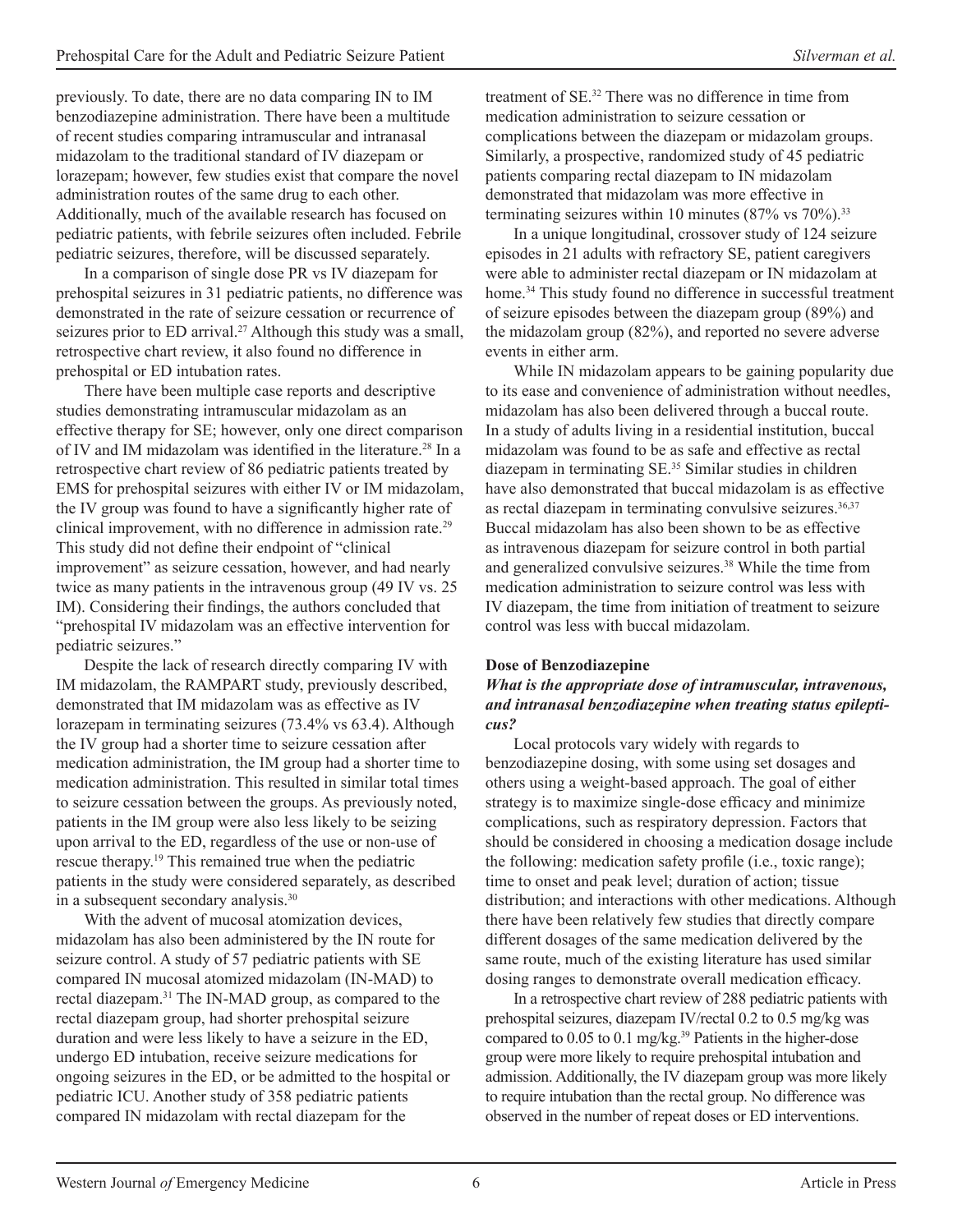A retrospective chart review of 93 pediatric patients treated by EMS for seizures received either diazepam IV 0.25 mg/kg or rectal 0.50 mg/kg prior to 1 January 2000, or midazolam IV 0.1 mg/kg or IM 0.2 mg/kg after the specified date.40 No difference was observed in rates of seizure cessation prior to ED arrival, seizure recurrence in ED, need for airway intervention, or admission rate. Significantly more patients initially administered IM midazolam required a second prehospital dose as well as additional benzodiazepines in the ED, compared to the IV midazolam group.

As discussed previously, the RAMPART study compared IM midazolam 10 mg to IV lorazepam 4 mg in adults and children weighing more than 40 kg, and IM midazolam 5 mg to IV lorazepam 2 mg in children with an estimated weight of 13 to 40 kg.19 Pooling the high- and low-dosage data together, this study demonstrated that IM midazolam (448 patients) was as effective as IV lorazepam (445 patients) in terminating seizures without rescue therapy (73.4% vs 63.4%), and showed no difference in frequency of endotracheal intubation or seizure recurrence. Of note, both midazolam and lorazepam groups consisted primarily of high dosage administrations, with 386 (86% of midazolam and 87% of lorazepam) high dose administrations in both arms.

In a prospective, randomized, blinded comparison of IV diazepam 0.2 mg/kg to IN midazolam 0.2 mg/kg administered to 70 pediatric patients with acute seizures, no difference was observed in seizure cessation within 10 minutes.<sup>41</sup> Additionally, the time from seizure onset to treatment was shorter in the midazolam group, although the time from seizure onset to cessation was shorter in diazepam group. In a similar study, which used the same 0.2 mg/kg dose of IN midazolam but a higher, 0.3 mg/kg, dose of IV diazepam, there was also no difference in the rate of seizure termination between the groups, and the time from arrival at hospital to seizure cessation was shorter in the midazolam group.<sup>42</sup>

A retrospective, observational study of 57 pediatric patients comparing IN midazolam 0.2 mg/kg (max dose 10 mg) to PR diazepam 0.3-0.5 mg/kg (max 20 mg) found that the midazolam group had shorter prehospital seizure duration, were less likely to have seizure recurrence, undergo intubation, receive seizure medications for ongoing seizures in the ED, or be admitted to hospital.<sup>31</sup>

#### **Appropriate Order of Benzodiazepine and Glucose Measurement**

#### *Should paramedics measure a glucose level in those patients with a history of a seizure prior to administering a benzodiazepine?*

Most EMS protocols require blood glucose testing during the evaluation of SE. There has been little agreement on when this testing should be performed since hypoglycemia can manifest as seizures, but checking blood glucose may delay the administration of benzodiazepines.<sup>12</sup> While some protocols require checking blood glucose prior to the administration of benzodiazepines, others leave the timing to the discretion of the treating paramedic.<sup>4,12</sup>

In a retrospective observational study of 53,505 EMS calls for seizure where blood glucose was measured, hypoglycemia was present in 638 (1.2%) patients with seizures.<sup>12</sup> Seizing patients were treated with benzodiazepine in 8.3% and with glucose in 1.3% of patients. Obtaining a blood glucose measurement was associated with a 5.9-minute delay in benzodiazepine administration compared to patients who had no blood glucose tested, and 2.1-minute delay compared to patients who had glucose testing performed after benzodiazepine administration. Since rates of hypoglycemia were very low in patients treated by EMS for seizure, the study concluded that glucose testing prior to benzodiazepine administration was not supported.

#### **IV Placement in Active Seizure Patient** *Should paramedics place an IV in those patients who are actively seizing?*

Despite the success of IM and IN benzodiazepines in terminating SE prior to ED arrival, there remains a significant number of patients who will require additional anticonvulsant therapy. If IM or IN therapies are not successful in terminating active seizures, IV benzodiazepines may be necessary. Additionally, since the rate of respiratory failure requiring intubation increases with the length of seizure activity, it is likely that IV placement will be needed if initial IM or IN treatment fails to terminate seizure activity.<sup>9,17</sup>

In a secondary analysis of the RAMPART study, 218 patients (21%) required endotracheal intubation for respiratory depression, altered mental status, or recurrent seizures after initial termination. $43$  Fourteen (6.4%) endotracheal intubations were performed in the prehospital setting and 204 (93.6%) occurred in the hospital. Endotracheal intubation occurred less frequently in patients younger than 50 years of age and in women compared to men. Additionally, mortality was higher in patients undergoing late intubation (greater than 30 minutes after ED arrival). This analysis demonstrates that despite prehospital treatment of SE, there remains a substantial proportion of patients who require advanced airway management and additional therapy. Although an IV can be placed after the patient's arrival to the ED, EMS can shorten the time to definitive treatment by placement of an IV after prehospital therapy has been initiated.

## *Current Prehospital Treatment Recommendation for the Patient in Status Epilepticus:*

Level A Recommendation:

- IM injection of midazolam should be the first-line EMS treatment of the patient in SE without an established intravenous line.
- The suggested initial dose of IM midazolam is 0.2 mg/kg,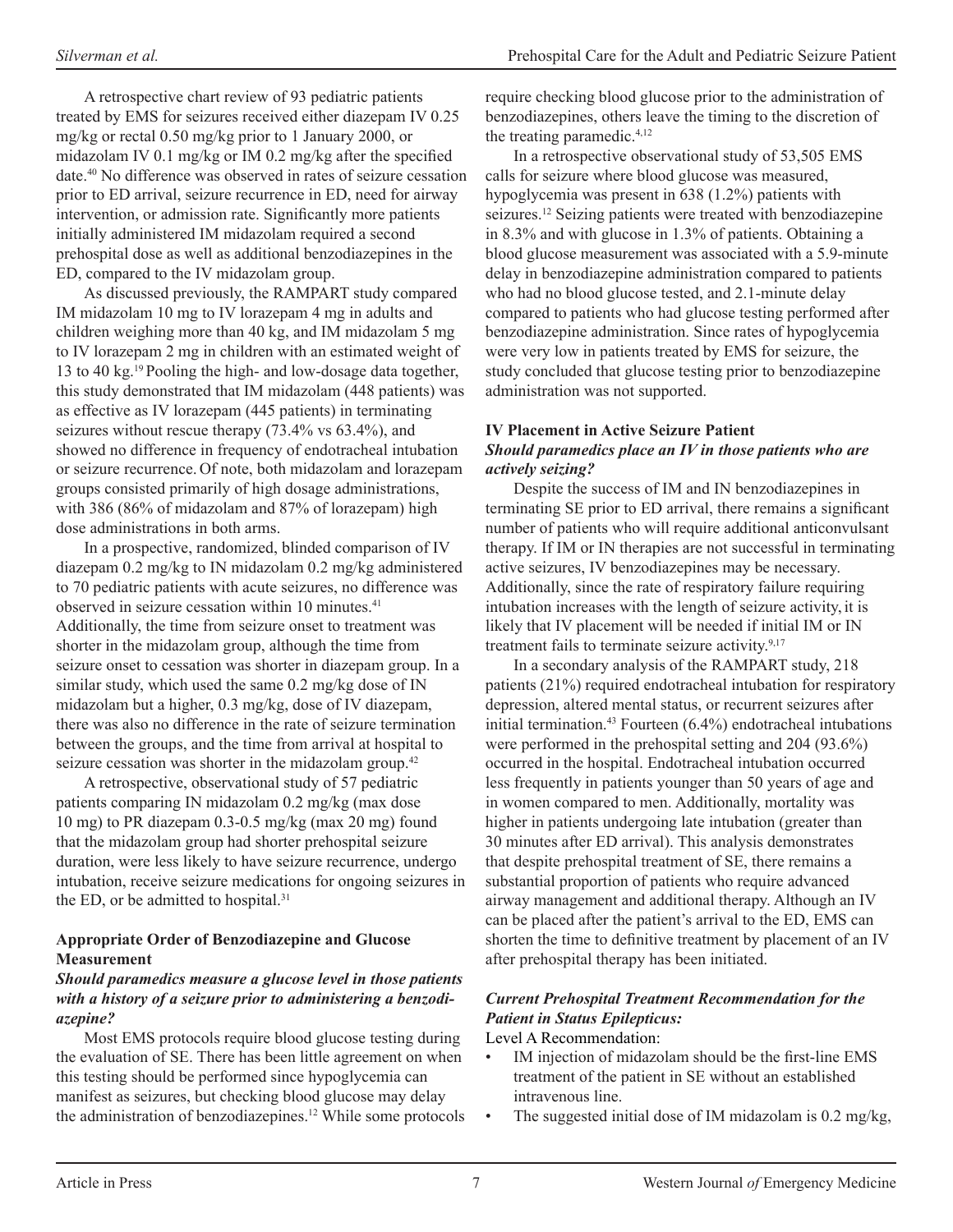with a max of 10 mg in adults and children greater than 40 kg.

- The suggested initial dose of IN and buccal midazolam is 0.2 mg/kg, with a max of 10 mg in adults and children greater than 40 kg.
- The suggested initial dose of IV midazolam and lorazepam is 0.1 mg/kg, with a max dose of 4 mg in adults and children greater than 40 kg.
- Level B Recommendation:
- Midazolam is the preferred benzodiazepine when stored in an ambulance and potentially exposed to heat stress.
- If IM injection is contraindicated, IN or buccal midazolam should be used as a second-line therapy in SE.
- If midazolam is not available or contraindicated, IV lorazepam should be used as an alternative therapy in SE. Level C Recommendation:
- Blood glucose should be routinely checked in patients with SE only after benzodiazepine administration.
- Routine placement of a prehospital IV is recommended, after initial dose of IM or IN benzodiazepine has been administered.
- When administering IN midazolam, a highly concentrated solution of 5 mg/1 ml is preferred to minimize volume of medication delivered.
- IV and rectal diazepam is no longer recommended for the routine initial treatment of SE in the prehospital environment.
- Post-seizure airway management should include supplemental oxygen by nasal cannula, continuous pulse oximetry and end-tidal  $CO_2$  if available, with suction, nasopharyngeal airway, bag-valve mask and endotracheal intubation immediately available for signs of respiratory failure. Monitoring of the airway is particularly important for those patients who receive treatment with benzodiazepines.
- Caution should be used when administering benzodiazepines to the same patient by both IV and IM routes since absorption differs by route.

## **Pediatric Febrile Seizures**

#### *What is the appropriate prehospital treatment for a pediatric patient with febrile status epilepticus?*

Among children with seizures, febrile seizures are the most common type, accounting for almost one third of all pediatric seizures in the ED.16 Up to 10% of children with febrile seizures develop febrile status epilepticus (FSE).44 This subset of pediatric seizures accounts for 25% of all childhood SE and more than two thirds of SE in the second year of life.<sup>44</sup>

Since both febrile and afebrile pediatric SE are thought to cause similar neuronal damage and respiratory complications, they have traditionally been treated similarly in the prehospital environment. There has been little research directly comparing the two groups, and much of the prehospital and ED seizure

research to date has included both febrile and afebrile patients together. Benzodiazepines remain the mainstay of treatment for any generalized convulsion, and treatment of pediatric FSE by EMS has largely focused on rapid and minimally invasive routes of medication administration.

In recent years, efforts to improve the administration of anticonvulsant drugs through rapid non-invasive routes have become common in prehospital care. This is especially pertinent to the pediatric population, which may have increased difficulty with IV line placement. Findings from a study of 28 children in the prehospital setting showed that buccal midazolam was as safe and effective as rectal diazepam (75% in midazolam group vs 59% in diazepam group) in terminating seizures.<sup>36</sup> A subsequent randomized controlled trial found buccal midazolam to be superior to rectal diazepam for children actively seizing at the time of presentation to the ED.37 Additionally, there was no difference in rates of respiratory compromise between the groups; however, the diazepam group had higher rates of seizure recurrence after initial cessation. As discussed previously, a randomized controlled study of 126 patients comparing buccal midazolam to IV diazepam also found no difference in overall rates of seizure control, but did demonstrate faster time from initiation of treatment to seizure cessation in the buccal midazolam group.38

Results from a prospective, randomized study of pediatric patients with prolonged febrile seizures showed that IN midazolam was as effective as IV diazepam for seizure control.46 In this study, 44 children were randomized to receive IN midazolam 0.2 mg/kg or IV diazepam 0.3 mg/kg for febrile seizures lasting at least 10 minutes. The convulsions were determined to be febrile seizures in a retrospective chart review. The time from arrival at the hospital to seizure control was faster in the midazolam group, and no difference as observed in rates of respiratory depression or bradycardia between the groups.

Despite the relative safety and efficacy of benzodiazepine administration for prehospital seizures, there remains a significant proportion of patients who do not receive medication prior to arrival at the ED. In one study of pediatric patients with SE in the U.S., 63% of patients did not receive any anticonvulsant medication prior to hospital arrival.<sup>47</sup> Although some of these patients were enrolled prior to the results of the RAMPART study, this serves as a reminder of the ongoing need for improvement in our EMS systems.

## *Current Prehospital Treatment Recommendation for Febrile Seizures:*

Level A Recommendation:

- IM injection of midazolam should be the first line EMS treatment of the actively seizing febrile pediatric patient.
- The suggested initial dose of IM midazolam is 0.2 mg/kg, with a max of 10 mg in children greater than 40 kg.
- The suggested initial dose of IN and buccal midazolam is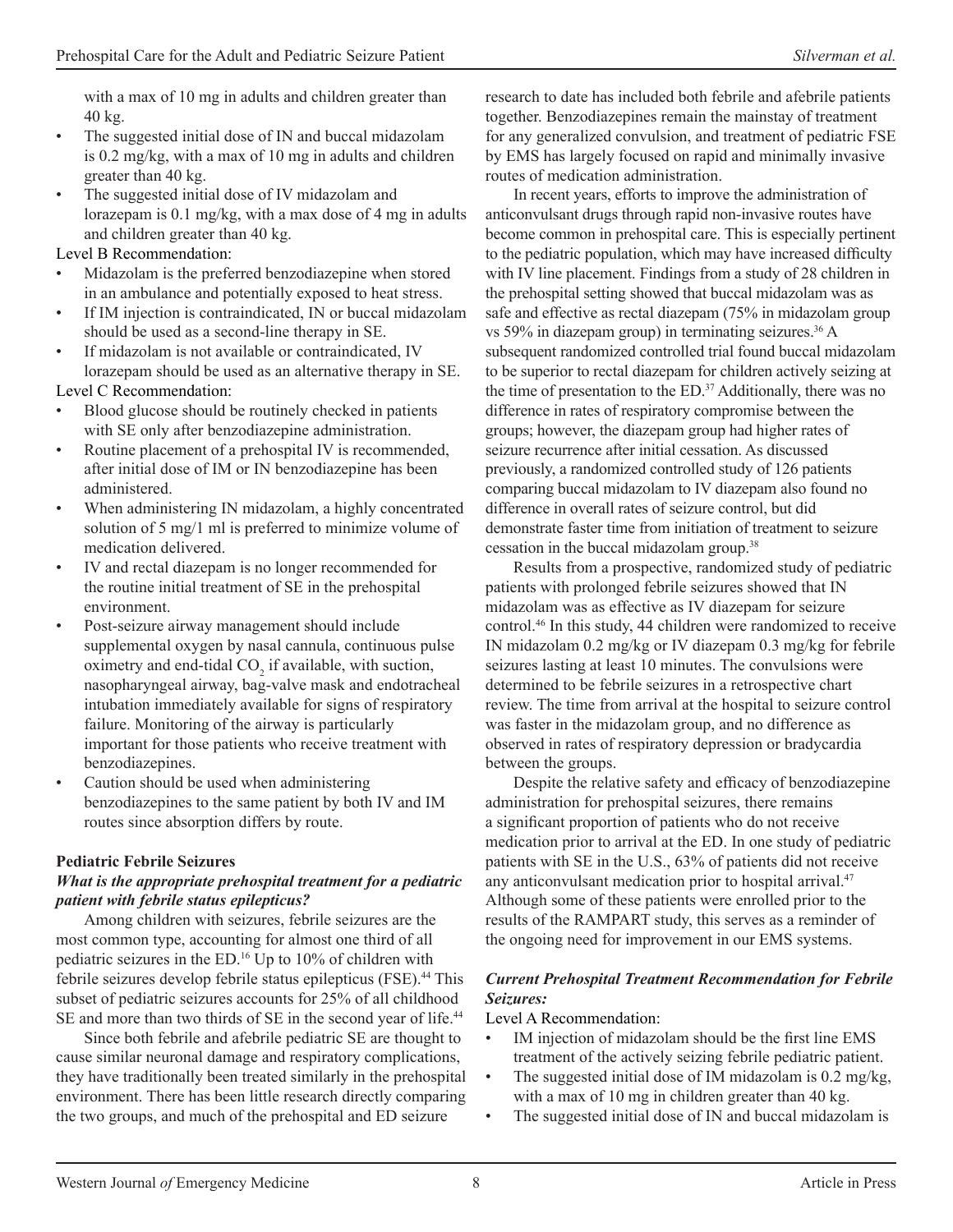0.2 mg/kg, with a maximum of 10 mg in children greater than 40 kg.

The suggested initial dose of IV midazolam and lorazepam is 0.1 mg/kg, with a max dose of 4 mg in children greater than 40 kg.

Level B Recommendation:

- If IM injection is contraindicated, IN or buccal midazolam should be used as a second-line therapy in the actively seizing febrile pediatric patient.
- If midazolam is not available or contraindicated, IV lorazepam should be used as an alternative therapy in the actively seizing febrile pediatric patient.

Level C Recommendation:

- Pediatric FSE should be treated with the same treatment considerations as afebrile pediatric SE.
- Febrile pediatric patients who are no longer actively seizing should be transported to the ED without any anticonvulsant medication administration.
- Cooling measures should be initiated after benzodiazepine administration, as long as they do not interfere with routine care.
- Blood glucose should be routinely checked in pediatric patients with SE only after benzodiazepine administration and if the patient does not show progressive improvement in mental status.

## **Eclampsia**

## *What is the appropriate prehospital treatment for a mid- to late-term pregnant patient who is actively seizing?*

Eclampsia, characterized by seizure activity after the  $20<sup>th</sup>$ week of pregnancy, is a rare but significant cause of mortality worldwide.48 Although eclampsia may occur alongside existing pre-eclampsia, characterized by hypertension and proteinuria during pregnancy, it may also occur independently. In the U.S., approximately 15% of obstetric deaths are associated with pre-eclampsia or eclampsia. The incidence of eclampsia worldwide approaches 150,000 cases annually, with approximately  $0.92$  cases per 1,000 deliveries in the U.S.<sup>49</sup> In a 2016 study of prehospital EMS activations for pregnancyrelated emergencies, however, eclampsia made up only 0.5% (19/4,096) of calls involving a pregnant or post-partum patient.50 Eclamptic seizures may occur during the second half of pregnancy, during labor, or after childbirth. Although the underlying cause and pathophysiology of eclampsia is not completely understood, risk factors that put patients at greater risk include the following: family history of eclampsia; reduced prenatal care; age less than 20 years; multiple prior pregnancies ( $\geq$ 4); and  $\geq$  2 symptoms including headache, abdominal pain, hyper-reflexia, or visual disturbances. Eclampsia has historically been treated with an anticonvulsant to control acute seizures as well as maintenance anticonvulsant therapy until delivery can be accomplished.

There remains controversy over whether magnesium

sulfate is a true anticonvulsant and should be used to treat active seizures, or is instead primarily useful in preventing additional seizures.<sup>51</sup> Magnesium sulfate has been hypothesized to have central nervous system anticonvulsant effects through various mechanisms including NMDAreceptor down-regulation and blood-brain barrier protection, based on in-vitro and animal models.<sup>52-55</sup> Since few largescale studies comparing treatments for eclampsia have been conducted, the Cochrane Collaboration published a systematic review of seven such randomized trials in 2010.<sup>48</sup> It should be noted, however, that 65% of the data (910/1,396 patients) came from a single study: "Collaborative Eclampsia Trial." An earlier study had found a trend towards improved outcomes in patients with eclampsia treated with magnesium sulfate compared to diazepam; however, the study was not powered to detect a difference in seizure recurrence.56 The Cochrane Review, in contrast, demonstrated fewer recurrent seizures after treatment with magnesium sulfate compared to both diazepam and phenytoin.<sup>48,57</sup> Although there was no difference in neonatal or perinatal mortality, fewer babies had Apgar scores less than seven at one minute or at five minutes in the magnesium group vs diazepam group.<sup>48</sup> This remains the most conclusive evidence to date, and has been universally adopted as the standard of care in treatment of eclampsia.58 In 2002, the American College of Obstetricians and Gynecologists published Level A recommendations for the treatment of eclampsia with magnesium sulfate IV or IM, typically with a 4 - 6 g initial IV loading dose followed by 2 g per hour infusion.59 While the ideal prehospital treatment of eclampsia remains somewhat unclear, seizure control with an anticonvulsant agent and airway management are of paramount importance.

## *Current Prehospital Treatment Recommendation for Eclampsia:*

Level A Recommendation:

• Actively seizing patients who are known to be pregnant or postpartum should be treated with magnesium sulfate 4 to 6 g IV.

Level B Recommendation:

- None given.
- Level C Recommendation:
- If an IV cannot be established quickly, an initial dose of magnesium sulfate 10 g IM may be administered as an alternative (with 5 g administered IM in each buttock).
- IM or IV benzodiazepines should be considered in the treatment of refractory seizures in the pregnant or postpartum patient unresponsive to magnesium sulfate.
- Blood glucose should be routinely checked in patients with suspected eclampsia.
- Airway management should include supplemental oxygen, bag-valve mask ventilation, and endotracheal intubation immediately available for respiratory failure.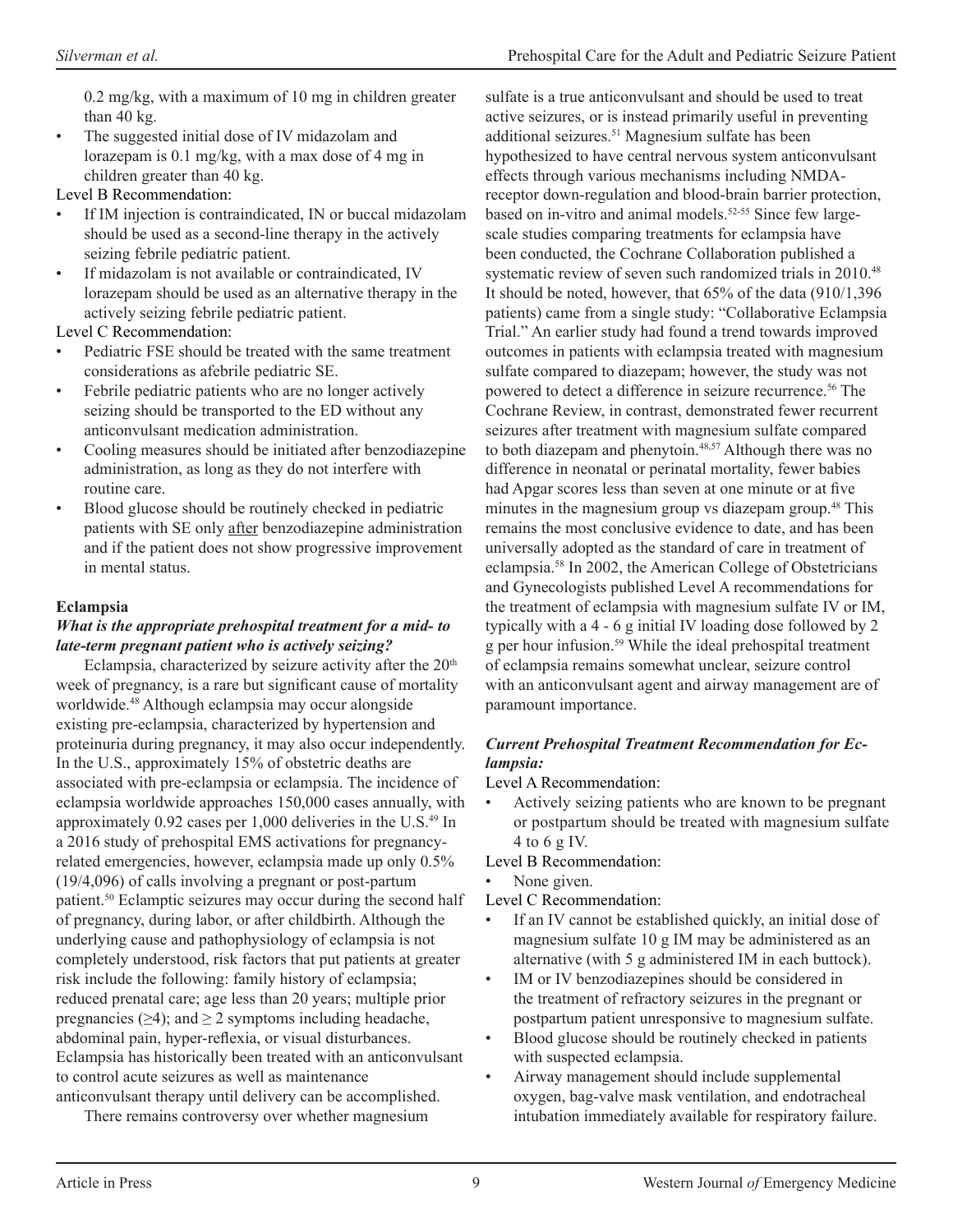Patients should be placed in a position of comfort, which also helps maintain a patent airway and minimize risk of falls. If hypotension is present, the patient should be placed in the left lateral decubitus position, as tolerated.

## **RESULTS**

All 33 agencies have protocols, which were identified and reviewed for consistency with the recommendations made by EMDAC for prehospital seizure management (Tables 1 and 2). Every agency has a protocol relating to the treatment of seizures, although these protocols vary significantly. Multiple drugs, dosages, routes of administration, re-dosing instructions, and requirement for blood glucose testing prior to medication delivery were found. Examples of suggested language for protocol development that the committee felt was most consistent with the recommendations were taken from the agency protocols.

#### **Witnessed Seizure Not Actively Seizing**

Few of the seizure protocols in California specifically mention the treatment of patients who are not actively seizing. Routine care, including airway management and evaluation for underlying causes, are typically recommended.

#### **Choice of Benzodiazepine in Actively Seizing Patient**

The overwhelming benzodiazepine of choice in California for patients who are actively seizing is midazolam. There was variation in dosing of the IM, IN, and IV/IO routes described in each protocol. One EMS agency uses lorazepam as a firstline agent with midazolam available as a second-line therapy. Two rural California agencies have special use of diazepam for EMT-IIs in their counties. Several agencies provide the option of diazepam and/or lorazepam as possible substitutes in the case of drug shortages. All agencies have protocols for giving IV and IM benzodiazepines and 76% (25/33) have protocols for IN benzodiazepines.

#### **Dose of Benzodiazepine in Actively Seizing Patient**

IM midazolam dosages ranged from 2 to 10 mg per single adult dose, 2 to 8 mg per single pediatric dose, and 0.1 to 0.2 mg/kg as a weight-based dose. IN midazolam dosages ranged from 2 to 10 mg per single adult or pediatric dose, and 0.1 to 0.2 mg/kg as a weight-based dose. IV/IO midazolam dosages ranged from 1 to 6 mg per single adult dose, 1 to 5 mg per single pediatric dose, and 0.05 to 0.1 mg/kg as a weight-based dose.

#### **Order of Benzodiazepine and Glucose Measurement in Actively Seizing Patient**

Blood glucose testing *prior* to benzodiazepine administration is required by 61% (20/33) of agencies for adult patients and 76% (25/33) for pediatric patients. Nine percent (3/33) of agencies recommend checking blood glucose prior to benzodiazepine administration if hypoglycemia is suspected or there is a known history of diabetes mellitus. This has been identified as an area for improvement in our clinical protocols for the seizing patient.

## **Pediatric Febrile Seizures**

Sixty-seven percent (22/33) of agencies specifically address the treatment of febrile seizures. One agency has a protocol for administering acetaminophen or ibuprofen to patients with febrile seizures. Fifty-eight percent (19/33) of agencies have a protocol for passive and/or active cooling *prior* to administration of benzodiazepines.

## **Eclampsia**

Eclampsia is specifically addressed by 85% (28/33) of agencies. Forty-two percent (14/33) of agencies have a protocol for administering magnesium sulfate to patients with eclampsia, with dosages ranging from 2 to 6mg IV and 58% (19/33) allow benzodiazepines to be administered.

## **DISCUSSION**

The adult and pediatric seizure protocols varied greatly in content and structure between local EMS agencies in the State of California. These government agencies consist of either a county or region that develops a system of care that includes first responders, ambulance transporters, and specialty receiving facilities. These systems reflect the needs and demographics of that county or region and operate under one set of medical control policies. A similar variation among protocols was seen in a recent study on statewide EMS protocols.<sup>60</sup> In 2014, the National Association of EMS Officials published model EMS guidelines that could be used to decrease this variability.

#### **LIMITATIONS**

This study is limited by the fact that only the protocols of one state were evaluated and might not be generalizable to other geographic areas. There are always inherent biases involved in the analysis of the available evidence and the synthesis into recommendations. Our clinical questions could not always be answered by specific prehospital research. When appropriate, research that was completed in a hospital setting was extrapolated to answer our question.

## **CONCLUSION**

Protocols for adult and pediatric seizures, including eclampsia and febrile seizures, vary widely across the State of California. The evidence-based recommendations that we present for the prehospital diagnosis and treatment of this condition may be useful for EMS medical directors tasked with creating and revising these protocols.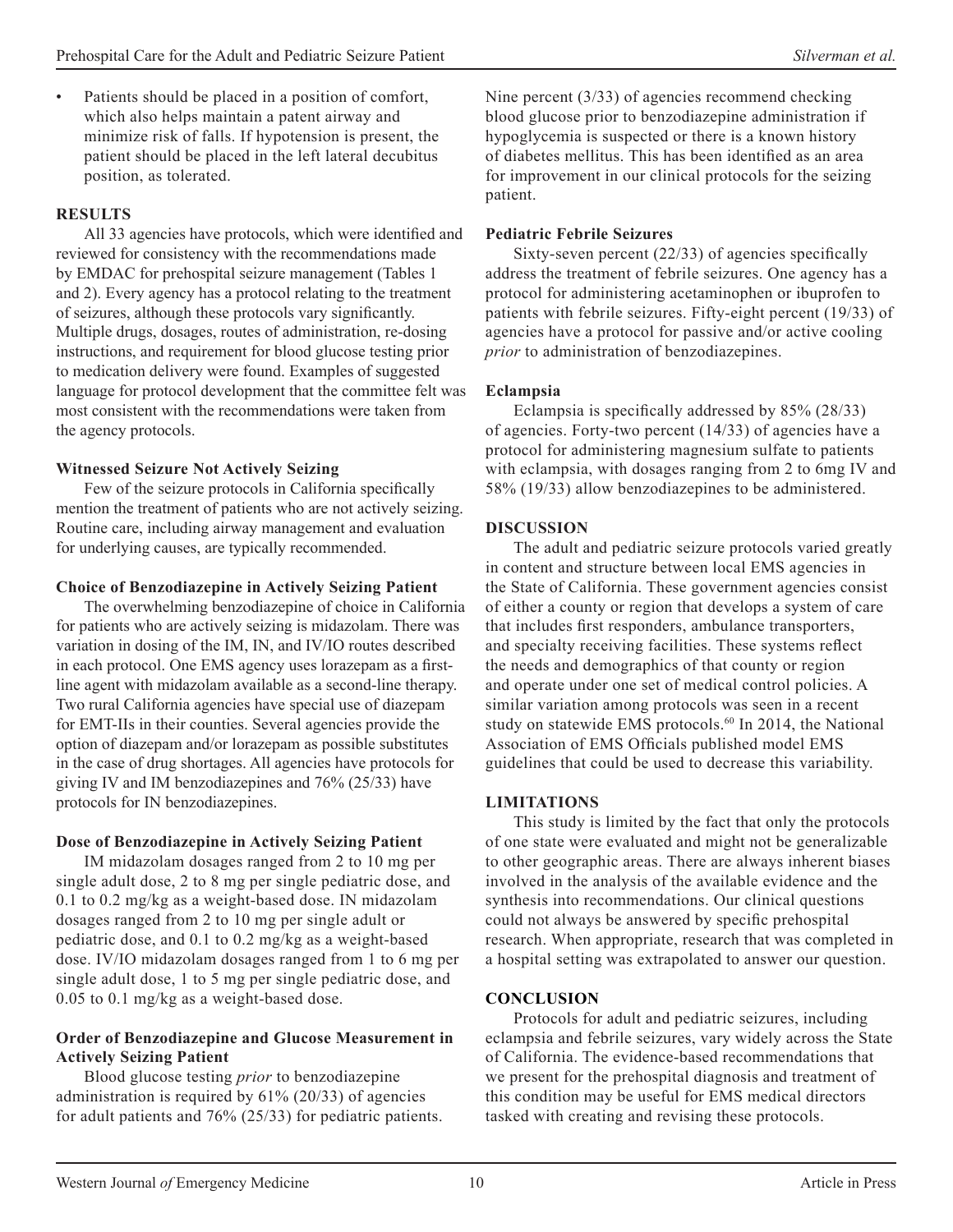| Table 1. Adult Seizure protocols. |                                |                                                                |                                                             |                                                                                                                                                                                                                                                                                                                                                                                                                                          |                                                                               |
|-----------------------------------|--------------------------------|----------------------------------------------------------------|-------------------------------------------------------------|------------------------------------------------------------------------------------------------------------------------------------------------------------------------------------------------------------------------------------------------------------------------------------------------------------------------------------------------------------------------------------------------------------------------------------------|-------------------------------------------------------------------------------|
|                                   |                                |                                                                | Midazolam                                                   |                                                                                                                                                                                                                                                                                                                                                                                                                                          |                                                                               |
| LEMSA                             | Blood glucosre<br>prior To BZD | $\leq$                                                         | $\geq$                                                      | DINI                                                                                                                                                                                                                                                                                                                                                                                                                                     | Eclampsia                                                                     |
| Alameda<br>County                 | $\frac{1}{2}$                  | 5 <sub>mg</sub>                                                | 0.1 mg/kg to max 6mg, give full<br>dose IM                  | 0.1 mg/kg in 1-2mg increments (no<br>specified frequency, max single<br>dose 6mg)                                                                                                                                                                                                                                                                                                                                                        | Midazolam (follow seizure<br>protocol)                                        |
| California EMS<br>Central         | $\frac{1}{2}$                  | 0.1 mg/kg IN to max of<br>4 <sub>m</sub>                       | 0.1 mg/kg to max $4$ mg x 1 only                            | 0.05 mg/kg to max 2mg, repeat x<br>1 at 10min                                                                                                                                                                                                                                                                                                                                                                                            | Midazolam, then Mag 5g IV over<br>20 min                                      |
| Valleys EMS<br>Coastal            | Yes                            | 5mg MR x1 at 10min                                             | 5 mg MR x1 at 10min                                         | 2mg Q5min PRN, net max 10mg<br>by all routes                                                                                                                                                                                                                                                                                                                                                                                             | 1hr, optional Magnesium 2g<br>Midazolam 2mg, if transport<br>followed by drip |
| Contra Costa<br>County            | Yes                            | $\frac{1}{2}$                                                  | 0.1 mg/kg to max 5mg                                        | 1mg, titrate in 1-2mg increments to<br>max 5mg                                                                                                                                                                                                                                                                                                                                                                                           | ł                                                                             |
| El Dorado<br>County               | Yes                            | 5mg MR at 5min                                                 | 5 <sub>mg</sub>                                             | 2.5mg MR at 5min                                                                                                                                                                                                                                                                                                                                                                                                                         | Mag 6g IV over 1-2min                                                         |
| Imperial<br>County                | Yes                            | 0.2 mg/kg to max 10mg,<br>repeat x 1 per BH                    | 0.2 mg/kg to max 10mg, repeat<br>$x 1$ at 10 min            | 0.1 mg/kg to max 5mg, repeat x 1<br>at 10min                                                                                                                                                                                                                                                                                                                                                                                             | Midazolam per SZ Protocol w/all<br>repeat doses per BH                        |
| Counties EMA<br>Inland            | Yes                            | က<br>2.5mg MR at 5min (max<br>doses all routes)                | 5mg MR at 10min (max 3 doses<br>all routes)                 | 2.5mg MR at 5min (max 3 doses<br>all routes)                                                                                                                                                                                                                                                                                                                                                                                             | Mag 4g over 3-4min, gtt at 0.6 g/<br>hr to 2g                                 |
| Kern County                       | Yes                            | 1st line: lorazepam 2mg IV/<br>IO/IM Q10min to max 4mg         | Q2min PRN to max 5mg w/BHO<br>2nd line: midazolam 1mg IV/IN | 3rd line: diazepam 5mg IV Q10min<br>PRN to max 30mg w/BHO                                                                                                                                                                                                                                                                                                                                                                                | 1st line: Mag 2-4g IV                                                         |
|                                   |                                |                                                                |                                                             |                                                                                                                                                                                                                                                                                                                                                                                                                                          | Q10min PRN to max 30mg<br>2nd line: diazepam 5mg IV                           |
| Los Angeles<br>County             | Yes                            | 5mg MR x1 at 5min                                              | 5mg MR x1 at 5min                                           | 2-5mg MR x1 at 5min, net max<br>10mg by all routes                                                                                                                                                                                                                                                                                                                                                                                       | DO NOT delay transport for<br>treatment                                       |
| Marin County                      | Yes                            | 5mg                                                            | $0.1$ mg/kg MR x 1 at 10min                                 | 1mg Q3min PRN to max 0.05 mg/<br>ΔÃ                                                                                                                                                                                                                                                                                                                                                                                                      | Midazolam, NTG for HTN                                                        |
| Merced<br>County                  | $\frac{1}{2}$                  | $\stackrel{\triangleleft}{\geq}$                               | 0.2 mg/kg to max 8mg, may<br>NOT repeat                     | specified frequency or net max)<br>0.1 mg/kg to max 4mg, MR (no                                                                                                                                                                                                                                                                                                                                                                          | Mag 2g IV over 2 min                                                          |
| Monterey<br>County                | $\frac{1}{2}$                  | 2mg MR x1                                                      | 2mg MR x1                                                   | 1-2mg Q5min PRN to max 4mg                                                                                                                                                                                                                                                                                                                                                                                                               |                                                                               |
| Valley EMS<br>Mountain            | Yes                            | $\leq$                                                         | 5mg MR x1 at 10min                                          | 2mg then titrate 1mg increments to<br>max 6mg (no specified frequency)                                                                                                                                                                                                                                                                                                                                                                   |                                                                               |
| Napa County                       | Yes                            | 5mg x 1 only (MR x1 at<br>5min for eclampsia)                  | 0.1 mg/kg to max 6mg (max<br>5mg fpr eclampsia)             | 1mg then titrate 1mg increments to<br>max 6mg (no specified frequency)                                                                                                                                                                                                                                                                                                                                                                   | Midazolam, NTG for HTN (need<br>base contact)                                 |
| Nor-Cal EMS                       | Yes                            | 0.2 mg/kg to max 10mg,<br>MR x1 to 20mg w/BHPO                 | $\frac{4}{2}$                                               | 2mg Q2min PRN to max 10mg,<br>max 20mg w/BHPO                                                                                                                                                                                                                                                                                                                                                                                            | Mag 4g IV over 20min followed<br>by gtt at 2 g/hr                             |
|                                   |                                | BZD, benzodiazepine; IN, intranasal; IM, intramuscular; IV/IO, |                                                             | intravenous/interosseous; mg, miligram; mg/kg, mililgram per kilogram; MAX, maximum; MAG, magnesium;<br>MR, may repeat; PRN, as needed; Q, every; BH, base hospital; M/N, minute; SZ, seizure; GTT, drops; BHO, base hospital; NTG, nitroglycerin; HTN, hypertension; BHPO,<br>base hospital physician; EMT-II, emergency medical technician; DM, diabetes mellitus; CBG, capillary blood glucose; PR, per rectum; SMC, San Mateo County |                                                                               |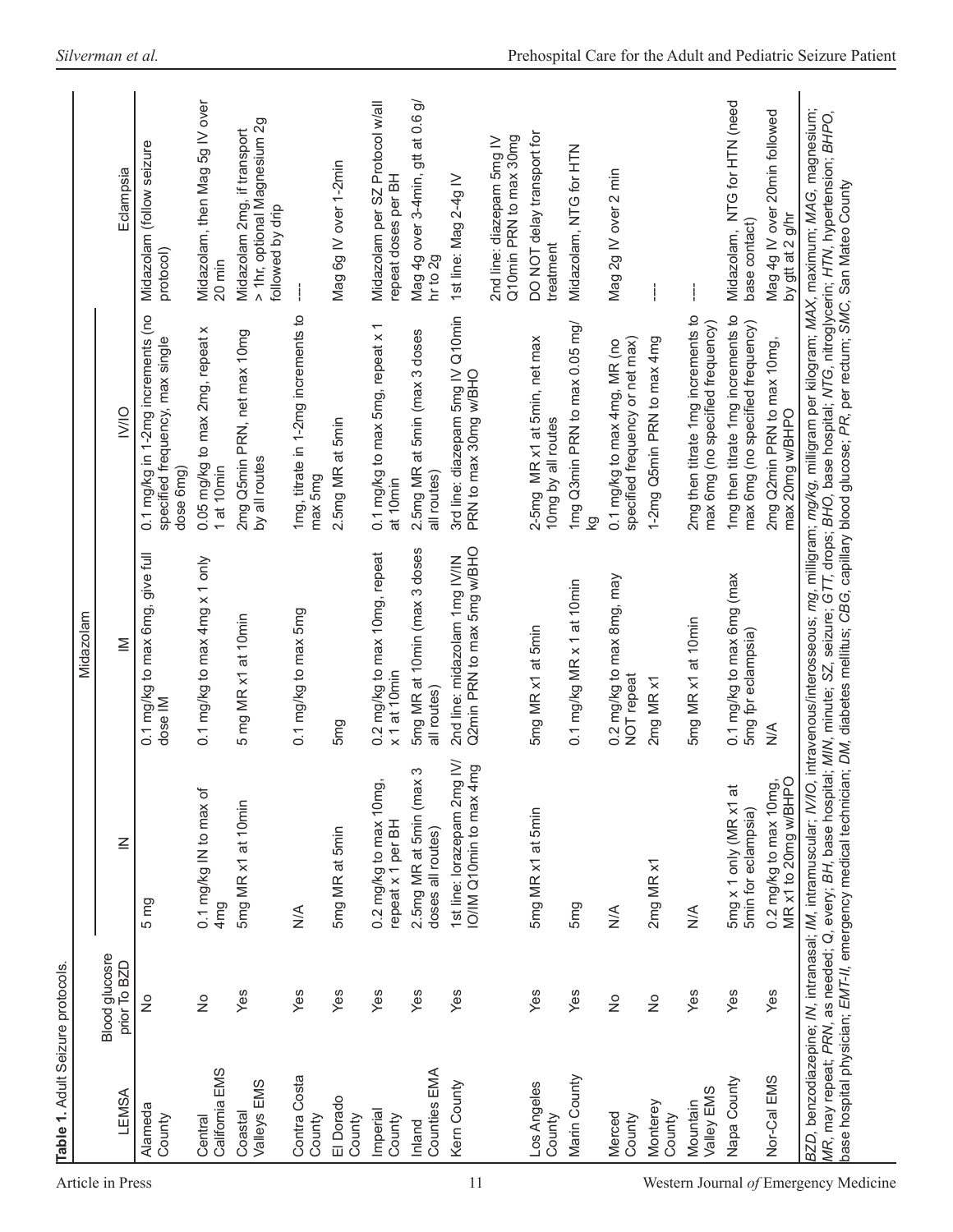| Table 1. Continued           |                            |                                                                                                                              | Midazolam                                   |                                                                                                                                                                                                                                                                                                                                                                                                                                                                                                          |                                                                   |
|------------------------------|----------------------------|------------------------------------------------------------------------------------------------------------------------------|---------------------------------------------|----------------------------------------------------------------------------------------------------------------------------------------------------------------------------------------------------------------------------------------------------------------------------------------------------------------------------------------------------------------------------------------------------------------------------------------------------------------------------------------------------------|-------------------------------------------------------------------|
|                              | <b>Blood glucosre</b>      |                                                                                                                              |                                             |                                                                                                                                                                                                                                                                                                                                                                                                                                                                                                          |                                                                   |
| LEMSA                        | prior To BZD               | $\leq$                                                                                                                       | $\geq$                                      | <b>DI/NI</b>                                                                                                                                                                                                                                                                                                                                                                                                                                                                                             | Eclampsia                                                         |
| EMT-II                       |                            | Diazepam 2.5-10mg IVP<br>over 2min, if no access<br>10mg IM. MR x1 to max<br>20mg IV/IM/IO w/BHPC                            |                                             |                                                                                                                                                                                                                                                                                                                                                                                                                                                                                                          |                                                                   |
| North Coast<br>EMS           | Yes                        | 5mg w/10mg max                                                                                                               | 5mg (0.07 mg/kg)                            | 1-2.5mg repeat PRN to max 0.1<br>mg/kg not to exceed 10mg                                                                                                                                                                                                                                                                                                                                                                                                                                                | Mag 4g IV over 20min followed<br>by gtt at 1-2 g/hr               |
| EMT-II                       |                            | increments to max 40mg.<br>IVP titrated in 2.5mg<br>Diazepam 2.5-20mg<br>5-10mg IM                                           |                                             |                                                                                                                                                                                                                                                                                                                                                                                                                                                                                                          |                                                                   |
| Orange<br>County             | $\frac{1}{2}$              | 5mg MR x1 at 3 min                                                                                                           | 5mg MR x1 at 3 min                          | ⋚                                                                                                                                                                                                                                                                                                                                                                                                                                                                                                        | Midazolam                                                         |
| Riverside<br>County          | Yes                        | 2.5mg MR x1 (all dosages<br>per chart)                                                                                       | 5mg MR x 1                                  | $\overline{ }$<br>2.5mg MR x                                                                                                                                                                                                                                                                                                                                                                                                                                                                             | Mag 5g IV over 10min or 2.5g IM<br>x 2 divided doses              |
|                              |                            | <b>OR</b><br>May substitute lorazepam<br>ഊ<br>5mg IM, 2.5mg IN/IV/IO<br>diazepam 5mg IM, 2.5m<br>IV/IO. MR x1                |                                             |                                                                                                                                                                                                                                                                                                                                                                                                                                                                                                          |                                                                   |
| Sacramento<br>County         | Yes                        | 0.1 mg/kg to max 6mg                                                                                                         | 0.1 mg/kg to max 6mg                        | 0.1 mg/kg to max 6mg in 2mg<br>increments                                                                                                                                                                                                                                                                                                                                                                                                                                                                |                                                                   |
|                              |                            | May substitute diazepam<br>(in context of midazolam<br>shortage) 5-10mg IV/IO,<br>10mg IM, MR IM x1                          |                                             |                                                                                                                                                                                                                                                                                                                                                                                                                                                                                                          |                                                                   |
| San Benito<br>County         | Yes                        | 0.1 mg/kg to max 5mg,<br>additional per BH                                                                                   | 0.2 mg/kg to max 10mg,<br>additional per BH | 0.1 mg/kg to max 5mg, additional<br>per BH                                                                                                                                                                                                                                                                                                                                                                                                                                                               | Midazolam (follow seizure<br>protocol)                            |
| San Diego<br>County          | $\frac{0}{2}$              | max 5mg, MR x 1 at 10min<br>to max 10mg (no specified<br>$\overline{5}$<br>Midazolam IN/IM/IV/IO t<br>increment or interval) |                                             |                                                                                                                                                                                                                                                                                                                                                                                                                                                                                                          | Midazolam IN/IM/V/VO to max<br>5mg, MR x1 at 10min to max<br>10mg |
| San Francisco<br>County      | $\frac{1}{2}$              | 5mg x1                                                                                                                       | 5mg x1                                      | 2.5mg MR at 5min, max dose 5mg                                                                                                                                                                                                                                                                                                                                                                                                                                                                           | Magnesium sulfate                                                 |
| San Joaquin<br>County        | $\stackrel{\circ}{\simeq}$ | 4mg MR Q5min to max 10                                                                                                       | 2 or 4mg(?) MR Q5min to max<br>10mg         | 2mg MR Q5min to max 10mg                                                                                                                                                                                                                                                                                                                                                                                                                                                                                 | Mag 2g IV over 3-5min after<br>base hospital contact              |
| San Luis<br>Obispo<br>County | $\frac{1}{2}$              | 5mg MR x1 at 10min                                                                                                           | 0.1 mg/kg to max 5mg MR x1 at<br>10min      | 1-2mg MR x1 at 10min                                                                                                                                                                                                                                                                                                                                                                                                                                                                                     | Midazolam (follow seizure<br>protocol)                            |
|                              |                            |                                                                                                                              |                                             | BZD, benzodiazepine; IN, intranasal; IM, intramuscular; IV/IO, intravenous/interosseous; mg, milligram; mg/kg, milligram per kilogram; MAX, maximum; MAG, magnesium;<br>MR, may repeat; PRN, as needed; Q, every; BH, base hospital; M/N, minute; SZ, seizure; GTT, drops; BHO, base hospital; NTG, nitroglycerin; HTN, hypertension; BHPO,<br>base hospital physician; EMT-II, emergency medical technician; DM, diabetes mellitus; CBG, capillary blood glucose; PR, per rectum; SMC, San Mateo County |                                                                   |
|                              |                            |                                                                                                                              |                                             |                                                                                                                                                                                                                                                                                                                                                                                                                                                                                                          |                                                                   |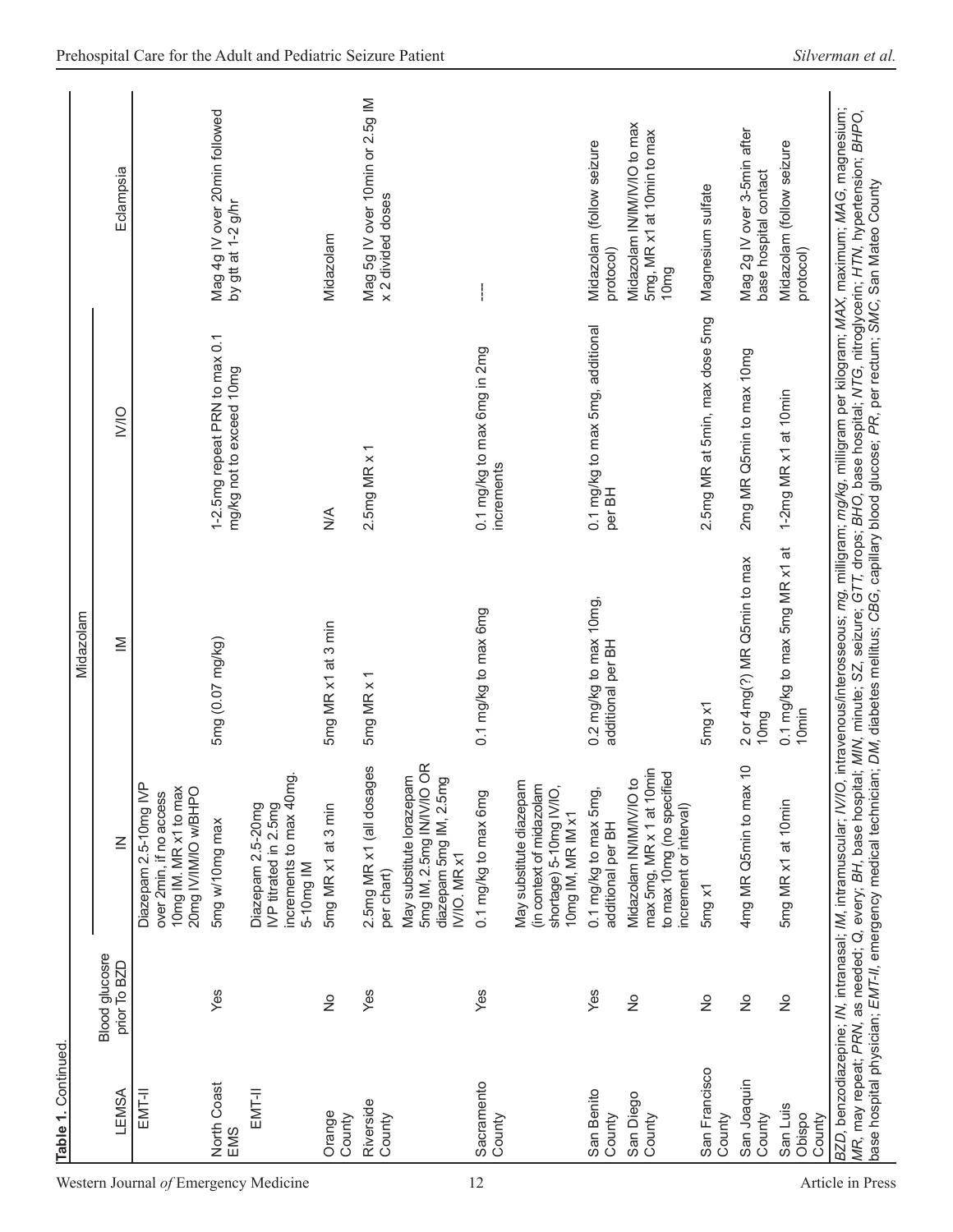| <b>Table 1. Continued</b>          |                                       |                                                                       |                                                         |                                                                                                                                                                                                                                                                                                                                                                                                                                                                                                                          |                                                                                        |
|------------------------------------|---------------------------------------|-----------------------------------------------------------------------|---------------------------------------------------------|--------------------------------------------------------------------------------------------------------------------------------------------------------------------------------------------------------------------------------------------------------------------------------------------------------------------------------------------------------------------------------------------------------------------------------------------------------------------------------------------------------------------------|----------------------------------------------------------------------------------------|
|                                    |                                       |                                                                       | Midazolam                                               |                                                                                                                                                                                                                                                                                                                                                                                                                                                                                                                          |                                                                                        |
| LEMSA                              | <b>Blood</b> glucosre<br>prior To BZD | $\leq$                                                                | $\geq$                                                  | <b>DI/NI</b>                                                                                                                                                                                                                                                                                                                                                                                                                                                                                                             | Eclampsia                                                                              |
| San Mateo<br>County                | $\frac{1}{2}$                         | $\stackrel{\leq}{\geq}$                                               | 1-2mg Q5min PRN to max<br>10 <sub>mg</sub>              | 1-2mg Q5min PRN to max 10mg                                                                                                                                                                                                                                                                                                                                                                                                                                                                                              | Midazolam IV/IM 1-2mg Q5min<br>PRN to max 10mg                                         |
| Santa Barbara<br>County            | Yes if known<br>h/o DM                | $\stackrel{\leq}{\geq}$                                               | 0.1 mg/kg to max 5mg                                    | 1mg Q2min PRN to max 5mg                                                                                                                                                                                                                                                                                                                                                                                                                                                                                                 | repeat x1, midazolam if persistent<br>Mag 2g IV over 5 min, MUST<br>seizures $>$ 2 min |
| Santa Clara<br>County              | Yes                                   | 5mg                                                                   | 0.1 mg/kg to max 5mg                                    | 2mg Q2min PRN to max 5mg                                                                                                                                                                                                                                                                                                                                                                                                                                                                                                 | midazolam (follow seizure<br>protocol)                                                 |
|                                    |                                       | <u>ุ</u><br>5-10mg IV, MR at 5min<br>2nd choice: diazepam<br>max 15mg | 3rd choice: lorazepam 1-2mg IV<br>Q10min PRN to max 8mg |                                                                                                                                                                                                                                                                                                                                                                                                                                                                                                                          |                                                                                        |
| Santa Cruz<br>County               | Yes                                   | $\leq$                                                                | 0.2 mg/kg to max 10mg                                   | 0.1 mg/kg to max 5mg                                                                                                                                                                                                                                                                                                                                                                                                                                                                                                     | Midazolam (follow seizure<br>protocol)                                                 |
| Sacramento<br>Valley EMS<br>Sierra | Yes                                   | <b>MR</b><br>0.2 mg/kg to max 8mg<br>x1 at 5min                       | 0.2 mg/kg to max 8mg MR x1<br>at 5min                   | 0.1 mg/kg to max 4mg MR x1 at<br>5 <sub>min</sub>                                                                                                                                                                                                                                                                                                                                                                                                                                                                        | Midazolam (follow seizure<br>protocol)                                                 |
| Solano<br>County                   | Yes                                   | $\frac{1}{2}$                                                         | 4mg                                                     | 2mg                                                                                                                                                                                                                                                                                                                                                                                                                                                                                                                      | Midazolam (follow seizure<br>protocol)                                                 |
| Tuolumne<br>County                 | $\frac{1}{2}$                         | max<br>to max 10mg by all routes<br>1-2mg Q3min PRN to I              | 2mg Q10min to max 10mg by all<br>routes                 | 1-2mg Q3min PRN to max to max<br>10mg by all routes                                                                                                                                                                                                                                                                                                                                                                                                                                                                      | protocol), THEN Magnesium 2g<br>Midazolam (follow seizure<br>IV after base contact     |
| Ventura<br>County                  | Yes                                   | $\frac{1}{2}$                                                         | 0.1 mg/kg to max 5mg                                    | 2mg repeat 1mg Q2min PRN to<br>max 5mg                                                                                                                                                                                                                                                                                                                                                                                                                                                                                   | Mag 2g IV over 5min, MUST<br>persistent seizures > 2 min<br>repeat x1, midazolam if    |
| <b>Yolo County</b>                 | $\frac{1}{2}$                         | 5mg may NOT repeat                                                    | 0.1 mg/kg to max 6mg may NOT<br>repeat                  | 2mg repeat 1mg Q5min PRN to<br>max 6mg                                                                                                                                                                                                                                                                                                                                                                                                                                                                                   |                                                                                        |
|                                    |                                       |                                                                       |                                                         | BZD, benzodiazepine; IN, intranasal; IM, intramuscular; IV/IO, intravenous/interosseous; <i>mg</i> , milligram; <i>mg/kg</i> , milligram per kilogram; MAX, maximum; MAG, magnesium;<br>MR, may repeat; PRN, as needed; Q, every; BH, base hospital; MIN, minute; SZ, seizure; GTT, drops; BHO, base hospital; NTG, nitroglycerin; HTN, hypertension; BHPO,<br>base hospital physician; EMT-II, emergency medical technician; DM, diabetes mellitus; CBG, capillary blood glucose; PR, per rectum; SMC, San Mateo County |                                                                                        |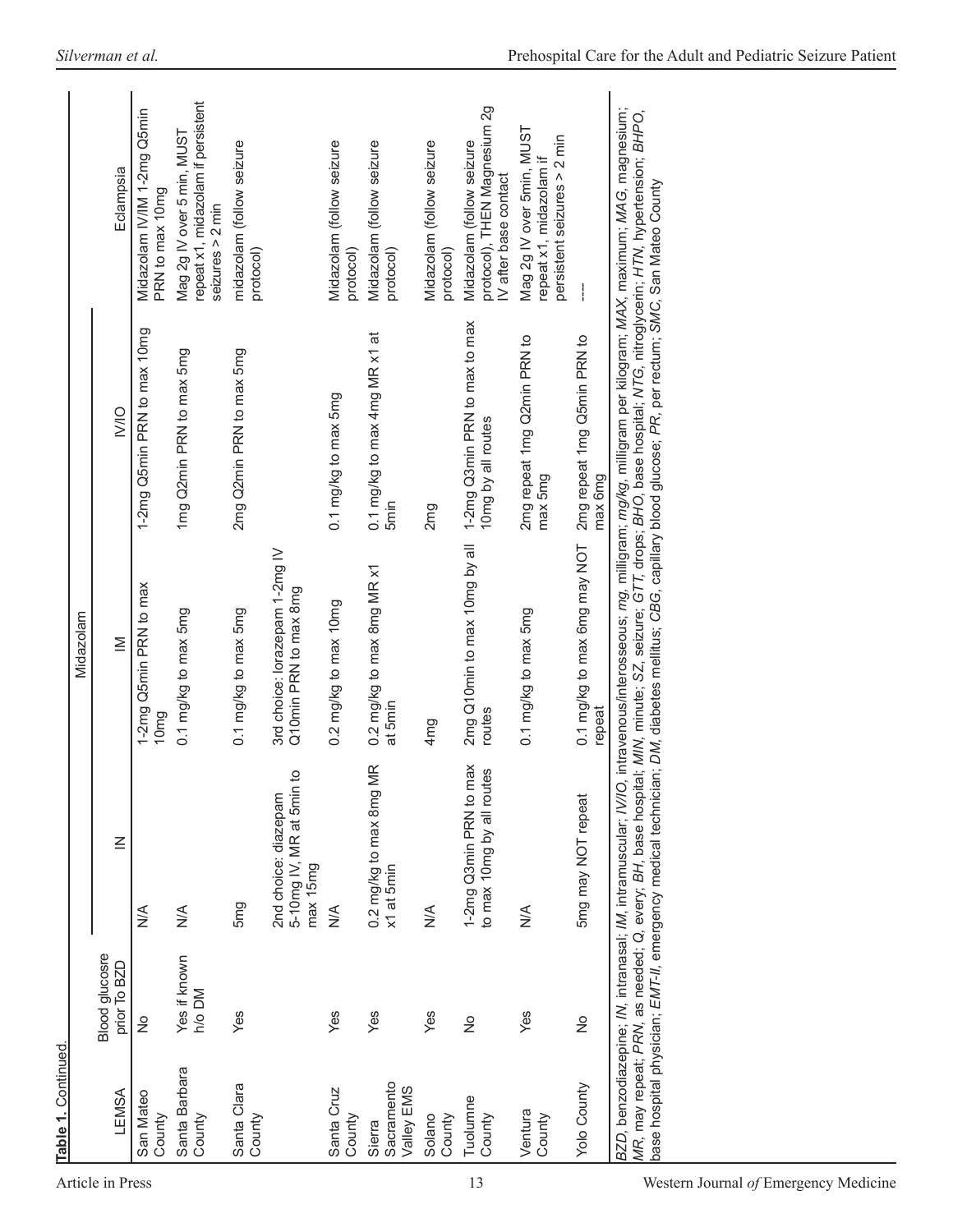| Table 2. Pediatric seizure protocols. |                                    |                                                                         | Midazolam                                                                                  |                                                                                                                                                                                                                                                                                                                                                                                                                                                                                                          |                                                         |
|---------------------------------------|------------------------------------|-------------------------------------------------------------------------|--------------------------------------------------------------------------------------------|----------------------------------------------------------------------------------------------------------------------------------------------------------------------------------------------------------------------------------------------------------------------------------------------------------------------------------------------------------------------------------------------------------------------------------------------------------------------------------------------------------|---------------------------------------------------------|
|                                       |                                    |                                                                         |                                                                                            |                                                                                                                                                                                                                                                                                                                                                                                                                                                                                                          |                                                         |
|                                       | <b>CBG Prior</b><br>$\frac{1}{20}$ |                                                                         |                                                                                            |                                                                                                                                                                                                                                                                                                                                                                                                                                                                                                          |                                                         |
| LEMSA                                 | dose BZD                           | $\leq$                                                                  | ≧                                                                                          | <b>DIVID</b>                                                                                                                                                                                                                                                                                                                                                                                                                                                                                             | Febrile                                                 |
| Alameda County                        | No after<br>benzos                 | $0.2$ mg/kg                                                             | 0.1 mg/kg to max 5mg, give full dose IM                                                    | 0.1 mg/kg in 1-2mg increments (no specified<br>frequency, max single dose 5mg)                                                                                                                                                                                                                                                                                                                                                                                                                           | cooling after<br>benzos                                 |
| Central California<br>EMS             | $\frac{1}{2}$                      | 0.1 mg/kg IN to max of 4mg                                              | 0.1 mg/kg to max $4$ mg x 1 only                                                           | 0.05 mg/kg to max 2mg, repeat x 1 at 10min                                                                                                                                                                                                                                                                                                                                                                                                                                                               |                                                         |
| Coastal Valleys<br>EMS                | Yes                                | 0.1 mg/kg MR x1 at 5min to<br>max 5mg                                   | 0.1 mg/kg MR x1 at 5min to max 5mg                                                         | 0.1 mg/kg MR x1 at 5min to max 5mg                                                                                                                                                                                                                                                                                                                                                                                                                                                                       | cool if febrile                                         |
| Contra Costa<br>County                | Yes                                | $\stackrel{\triangleleft}{\geq}$                                        | 0.1 mg/kg to max 5mg                                                                       | 1mg increments to max 0.1 mg/kg                                                                                                                                                                                                                                                                                                                                                                                                                                                                          | remove clothing to<br>"address cooling"                 |
| El Dorado<br>County                   | Yes                                | 0.1 mg/kg max total 3mg                                                 | 0.1 mg/kg max total 3mg                                                                    | 0.1 mg/kg max total 3mg                                                                                                                                                                                                                                                                                                                                                                                                                                                                                  | with water, Tylenol<br>external cooling<br>or Ibuprofen |
| Imperial County                       | Yes                                | 0.2 mg/kg (not listed in<br>peds drug guide)                            | 0.2 mg/kg in max 1-2mL increments                                                          | 0.1 mg/kg to max 5mg                                                                                                                                                                                                                                                                                                                                                                                                                                                                                     |                                                         |
| Inland Counties<br>EMA                | Yes                                | 0.2 mg/kg to max 5mg MR<br>at 10min                                     | 0.2 mg/kg to max 5mg MR at 10min                                                           | 0.1 mg/kg to max 2.5mg MR at 5min                                                                                                                                                                                                                                                                                                                                                                                                                                                                        | cooling before<br><b>benzos</b>                         |
| Kern County                           | Yes                                | kg IM MR at 15min, IV/IO/IN<br>1st line: midazolam 0.2mg/<br>to max 6mg | IO MR at 5min to max 0.2 mg/kg not to<br>2nd line: lorazepam 0.1 mg/kg IV/IM<br>exceed 4mg | 3rd line: diazepam 0.3 mg/kg IV/IO MR Q25min<br>to max 5mg, 0.5 mg/kg PR to max 10mg                                                                                                                                                                                                                                                                                                                                                                                                                     |                                                         |
| Los Angeles<br>County                 | Yes                                | 0.1 mg/kg MR x1 at 5min to<br>max 5mg by all routes                     | 0.1 mg/kg MR x1 at 5min to max 5mg<br>by all routes                                        | 0.1 mg/kg MR x1 at 5min to max 5mg by all<br>routes                                                                                                                                                                                                                                                                                                                                                                                                                                                      | cooling before<br>benzos                                |
| Marin County                          | Yes                                | 0.2 mg/kg to max 5mg                                                    | $0.1$ mg/kg MR x 1 at 10min                                                                | 0.05 mg/kg (max 1mg/dose) Q3min PRN to<br>max 5mg                                                                                                                                                                                                                                                                                                                                                                                                                                                        | "treat fever prior<br>to benzos"                        |
| Merced County                         | Yes                                | $\frac{1}{2}$                                                           | 0.2 mg/kg to max 8mg, may NOT<br>repeat                                                    | 0.1 mg/kg to max 4mg, MR x1 at 15min                                                                                                                                                                                                                                                                                                                                                                                                                                                                     |                                                         |
| Monterey County                       | Yes                                | 0.2 mg/kg to max 2mg,<br>repeat by BHO only                             | 0.2 mg/kg to max 2mg, repeat by BHO<br>$\frac{1}{2}$                                       | 0.1 mg/kg to max 2mg, repeat by BHO only                                                                                                                                                                                                                                                                                                                                                                                                                                                                 | External cooling<br>with water, fans                    |
| Mountain Valley<br>EMS                | Yes                                | $\frac{1}{2}$                                                           | 0.2 mg/kg to max 5mg MR x1 at 10min                                                        | 0.1 mg/kg to max 5mg MR x1 at 10min                                                                                                                                                                                                                                                                                                                                                                                                                                                                      |                                                         |
| Napa County                           | Yes                                | 0.2 mg/kg to max 5mg, may<br>NOT repeat                                 | 0.1 mg/kg to max 5mg, may NOT repeat                                                       | 1mg then titrate 1mg increments to max 5mg<br>(no specified frequency)                                                                                                                                                                                                                                                                                                                                                                                                                                   |                                                         |
| Nor-Cal EMS                           | Yes                                | x1 to 10mg w/BHPO; PR 0.3<br>0.2 mg/kg to max 10mg, MR<br>mg/kg MR x1*  | $\frac{1}{2}$                                                                              | *patient weight > 20kg, if less<br>requires BHPO<br>$0.1$ mg/kg $*$                                                                                                                                                                                                                                                                                                                                                                                                                                      |                                                         |
|                                       |                                    |                                                                         |                                                                                            | BZD, benzodiazepine; IN, intranasal; IM, intramuscular; IV/IO, intravenous/interosseous; mg, milligram; mg/kg, milligram per kilogram; MAX, maximum; MAG, magnesium;<br>MR, may repeat; PRN, as needed; Q, every; BH, base hospital; MIN, minute; SZ, seizure; GTT, drops; BHO, base hospital; NTG, nitroglycerin; HTN, hypertension; BHPO,<br>base hospital physician; EMT-II, emergency medical technician; DM, diabetes mellitus; CBG, capillary blood glucose; PR, per rectum; SMC, San Mateo County |                                                         |

Western Journal *of* Emergency Medicine 14 Article in Press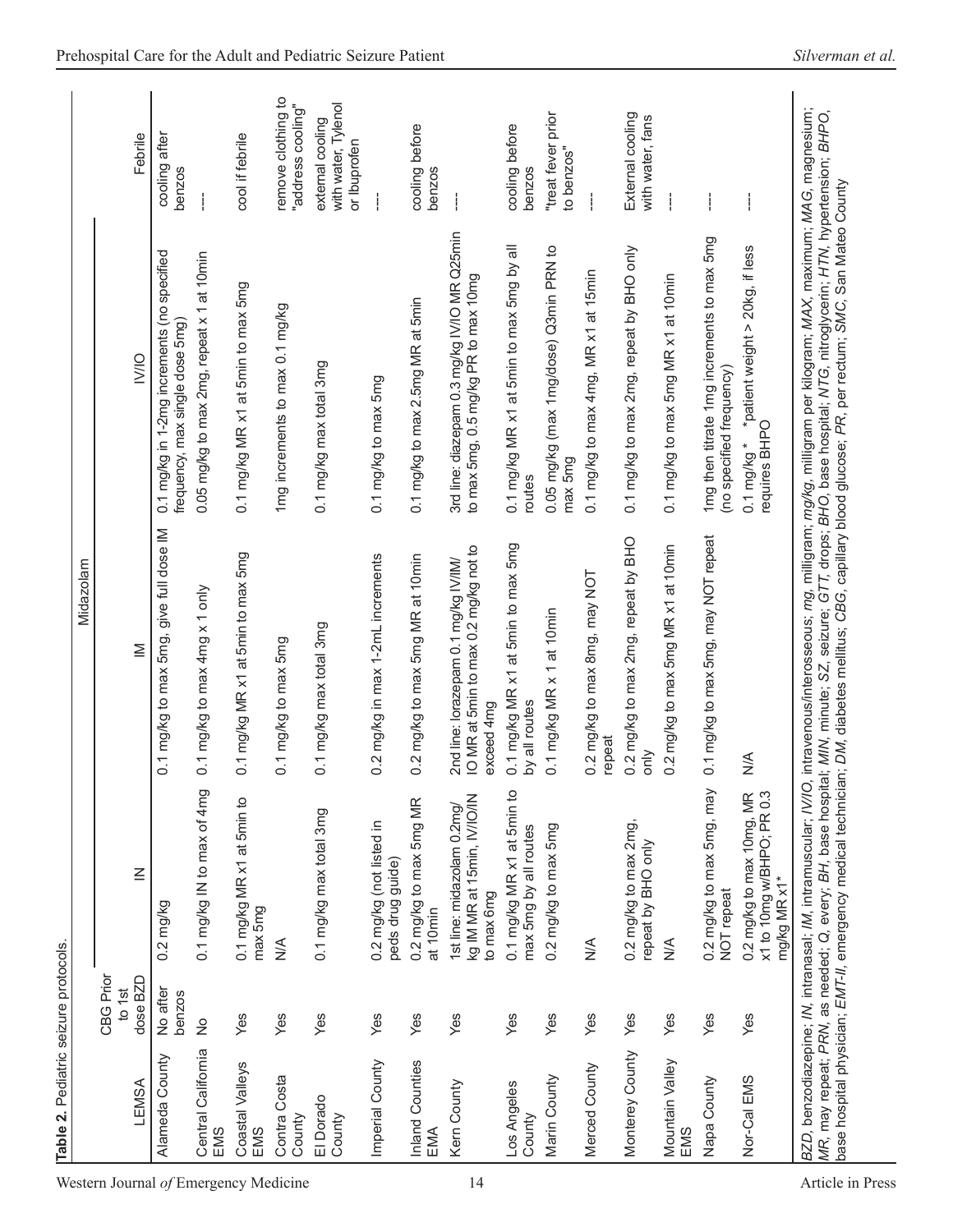| Table 2. Continued        |                                   |                                                                                                              |                                                                  |                                                                                                                                                                                                                                                                                                                                                                                                                                           |                                                            |
|---------------------------|-----------------------------------|--------------------------------------------------------------------------------------------------------------|------------------------------------------------------------------|-------------------------------------------------------------------------------------------------------------------------------------------------------------------------------------------------------------------------------------------------------------------------------------------------------------------------------------------------------------------------------------------------------------------------------------------|------------------------------------------------------------|
|                           |                                   |                                                                                                              | Midazolam                                                        |                                                                                                                                                                                                                                                                                                                                                                                                                                           |                                                            |
|                           | <b>CBG Prior</b><br>$\frac{1}{2}$ |                                                                                                              |                                                                  |                                                                                                                                                                                                                                                                                                                                                                                                                                           |                                                            |
| LEMSA                     | dose BZD                          | $\leq$                                                                                                       | ≧                                                                | <b>DIMI</b>                                                                                                                                                                                                                                                                                                                                                                                                                               | Febrile                                                    |
| EMT-II                    |                                   | Diazepam 0.2 mg/kg IM/IV/<br>IO MR x1 to max 10mg w/<br><b>BHPO</b>                                          |                                                                  |                                                                                                                                                                                                                                                                                                                                                                                                                                           |                                                            |
| North Coast EMS           | Yes                               | $0.1$ mg/kg                                                                                                  | 0.1 mg/kg subsequent up to 0.4 mg/kg<br>to max 5mg, net max 10mg | 0.05 mg/kg max 5mg, net max 10mg                                                                                                                                                                                                                                                                                                                                                                                                          | Cool with moist<br>towels                                  |
| EMT-II                    |                                   | IVP or 0.5 mg/kg PR to max<br>Diazepam 0.1-0.3 mg/kg<br>20mg                                                 |                                                                  |                                                                                                                                                                                                                                                                                                                                                                                                                                           |                                                            |
| Orange County             | $\stackrel{\circ}{\simeq}$        | 0.1 mg/kg to max 5mg, MR<br>x1 at 3mins                                                                      | 0.1 mg/kg to max 5mg, MR x1 at 3mins                             | $\frac{4}{5}$                                                                                                                                                                                                                                                                                                                                                                                                                             |                                                            |
| Riverside County          | Yes                               | (Per Broselow)                                                                                               | (Per Broselow)                                                   | (Per Broselow)                                                                                                                                                                                                                                                                                                                                                                                                                            | cooling measures<br>before benzos                          |
|                           |                                   | May substitute lorazepam<br>or diazepam                                                                      |                                                                  |                                                                                                                                                                                                                                                                                                                                                                                                                                           |                                                            |
| Sacramento<br>County      | Yes                               | 0.2 mg/kg to max 6mg                                                                                         | 0.1 mg/kg to max 4mg                                             | 0.1 mg/kg to max 4mg in 1-2mg increments                                                                                                                                                                                                                                                                                                                                                                                                  | undress pt for<br>cooling                                  |
|                           |                                   | shortage) 0.1 mg/kg IM/IV/<br>IO to max 5mg, MR IM x1<br>May substitute diazepam<br>(in context of midazolam |                                                                  |                                                                                                                                                                                                                                                                                                                                                                                                                                           |                                                            |
| San Benito<br>County      | Yes                               | 0.1 mg/kg to max 3mg,<br>additional per BH                                                                   | 0.2 mg/kg to max 3mg, additional per<br>$\Xi$                    | 0.1 mg/kg to max 3mg, additional per BH                                                                                                                                                                                                                                                                                                                                                                                                   |                                                            |
| San Diego<br>County       | $\frac{1}{2}$                     | (Per Broselow)                                                                                               | (Per Broselow)                                                   | (Per Broselow)                                                                                                                                                                                                                                                                                                                                                                                                                            | simple febrile<br>"Versed not<br>required for<br>seizures" |
| San Francisco<br>County   | Yes                               | 0.2 mg/kg total max dose<br>2mg*                                                                             | 0.1 mg/kg total max dose 2mg*                                    | *may<br>substitute Diastat rectal gel if available<br>0.1 mg/kg total max dose 2mg*                                                                                                                                                                                                                                                                                                                                                       | measures if fever<br>"Cooling<br>present"                  |
| San Joaquin<br>County     | Yes                               | 0.2 mg/kg to max 5mg                                                                                         | 0.1 mg/kg to max 5mg                                             | 0.1 mg/kg to max 5mg                                                                                                                                                                                                                                                                                                                                                                                                                      | "initiate cooling if<br>febrile"                           |
| San Luis Obispo<br>County | $\frac{1}{2}$                     | 0.1 mg/kg to max 5mg all<br>routes MR x1 at 10min                                                            | 0.1 mg/kg to max 5mg all routes MR x1<br>at 10min                | 0.1 mg/kg to max 5mg all routes MR x1 at<br>10 <sub>min</sub>                                                                                                                                                                                                                                                                                                                                                                             |                                                            |
|                           |                                   | BZD, benzodiazepine; IN, intranasal; IM, intramuscular; IV/IO,                                               |                                                                  | intravenous/interosseous; mg, milligram; mg/kg, milligram per kilogram; MAX, maximum; MAG, magnesium;<br>MR, may repeat; PRN, as needed; Q, every; BH, base hospital; MIN, minute; SZ, seizure; GTT, drops; BHO, base hospital; NTG, nitroglycerin; HTN, hypertension; BHPO,<br>base hospital physician; EMT-II, emergency medical technician; DM, diabetes mellitus; CBG, capillary blood glucose; PR, per rectum; SMC, San Mateo County |                                                            |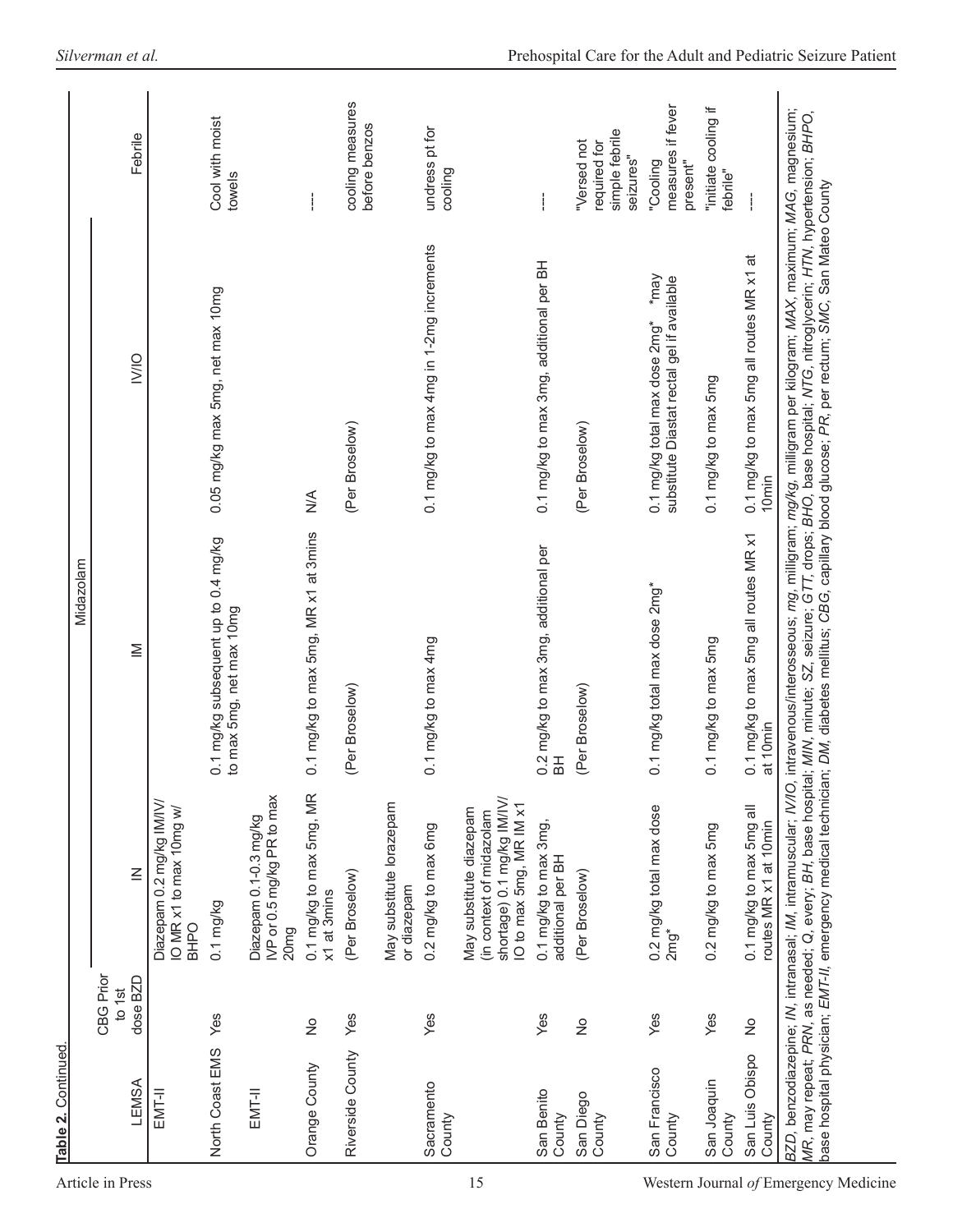| Table 2. Continued                 |                                   |                                                                                                                                                                                                  |                                                |                                                                                                                                                                                                                                                                                                                                                                                                                                                                                                                                        |                                                   |
|------------------------------------|-----------------------------------|--------------------------------------------------------------------------------------------------------------------------------------------------------------------------------------------------|------------------------------------------------|----------------------------------------------------------------------------------------------------------------------------------------------------------------------------------------------------------------------------------------------------------------------------------------------------------------------------------------------------------------------------------------------------------------------------------------------------------------------------------------------------------------------------------------|---------------------------------------------------|
|                                    |                                   |                                                                                                                                                                                                  | Midazolam                                      |                                                                                                                                                                                                                                                                                                                                                                                                                                                                                                                                        |                                                   |
|                                    | <b>CBG Prior</b><br>$\frac{1}{2}$ |                                                                                                                                                                                                  |                                                |                                                                                                                                                                                                                                                                                                                                                                                                                                                                                                                                        |                                                   |
| LEMSA                              | dose BZD                          | $\leq$                                                                                                                                                                                           | $\geq$                                         | <b>NVIIO</b>                                                                                                                                                                                                                                                                                                                                                                                                                                                                                                                           | Febrile                                           |
| San Mateo<br>County                | Yes                               | $\frac{4}{2}$                                                                                                                                                                                    | (Per SMC reference card to max 5mg)            | (Per SMC reference card to max 5mg)                                                                                                                                                                                                                                                                                                                                                                                                                                                                                                    | cooling before<br><b>benzos</b>                   |
| Santa Barbara<br>County            | If known<br>No DM                 | $\frac{1}{2}$                                                                                                                                                                                    | 0.1 mg/kg to max 5mg                           | $0.1$ mg/kg to max 1mg                                                                                                                                                                                                                                                                                                                                                                                                                                                                                                                 | passive cooling<br>measures                       |
| Santa Clara<br>County              | Yes                               | 0.1 mg/kg to max 5mg                                                                                                                                                                             | 0.1 mg/kg to max 5mg                           | 0.1 mg/kg to max 5mg                                                                                                                                                                                                                                                                                                                                                                                                                                                                                                                   | remove clothing to<br>address cooling             |
|                                    |                                   | 0.25 mg/kg to max 5mg age<br>at 5-10min to net max 4mg<br>$<$ 5y, max 10mg $>$ 5y; PR<br>mg/kg to max 2mg MR x1<br>3rd choice: lorazepam 0.<br>2nd choice: diazepam IV<br>0.5 mg/kg to max 10mg; |                                                |                                                                                                                                                                                                                                                                                                                                                                                                                                                                                                                                        |                                                   |
| Santa Cruz<br>County               | Yes                               | $\frac{1}{2}$                                                                                                                                                                                    | 0.2 mg/kg to max 3mg total                     | 0.1 mg/kg to max 3mg total                                                                                                                                                                                                                                                                                                                                                                                                                                                                                                             | remove clothing to<br>address cooling             |
| Sacramento<br>Valley EMS<br>Sierra | Yes                               | 0.2 mg/kg to max 8mg MR<br>x1 at 5min                                                                                                                                                            | 0.2 mg/kg to max 8mg MR x1 at 5min             | 0.1 mg/kg in 1-2mg increments to max 4mg<br>MR x1 at 5min                                                                                                                                                                                                                                                                                                                                                                                                                                                                              | remove clothing to<br>address cooling             |
| Solano County                      | Yes                               | $\frac{1}{2}$                                                                                                                                                                                    | 0.2 mg/kg to max 4mg                           | 0.1 mg/kg titrated in 1 mg increments Q3min to<br>max 5mg                                                                                                                                                                                                                                                                                                                                                                                                                                                                              | cooling if febrile                                |
| Tuolumne<br>County                 | $\frac{1}{2}$                     | 0.2 mg/kg to max 2mg                                                                                                                                                                             | 0.1 mg/kg to max 1mg                           | 0.1 mg/kg to max 1mg                                                                                                                                                                                                                                                                                                                                                                                                                                                                                                                   | ļ                                                 |
| Ventura County                     | Yes                               | $\frac{1}{2}$                                                                                                                                                                                    | 0.1 mg/kg to max 5mg                           | $\frac{1}{2}$                                                                                                                                                                                                                                                                                                                                                                                                                                                                                                                          | passive cooling<br>measures                       |
| Yolo County                        | $\frac{1}{2}$                     | 0.2 mg/kg to max 8mg MR<br>x1 at 5min with BHO                                                                                                                                                   | 0.2 mg/kg to max 8mg MR x1 at 5min<br>with BHO | 0.1 mg/kg in 1-2mg increments repeat Q5min,<br>max single dose 4mg                                                                                                                                                                                                                                                                                                                                                                                                                                                                     | cooling only<br>AFTER seizures<br>stop/controlled |
|                                    |                                   |                                                                                                                                                                                                  |                                                | BZD, benzodiazepine; IN, intranasal; IM, intramuscular; IV/IO, intravenous/interosseous; mg, milligram; mg/kg, milligram per kilogram; MAX, maximum; MAG, magnesium;<br>MR, may repeat; PRN, as needed; Q, every; <i>BH,</i> base hospital; <i>MIN, minute; SZ, seizure; GTT,</i> drops; <i>BHO</i> , base hospital; NTG, nitroglycerin; HTN, hypertension; <i>BHPO</i> ,<br>base hospital physician; EMT-II, emergency medical technician; DM, diabetes mellitus; CBG, capillary blood glucose; PR, per rectum; SMC, San Mateo County |                                                   |

Western Journal of Emergency Medicine 16 16 Article in Press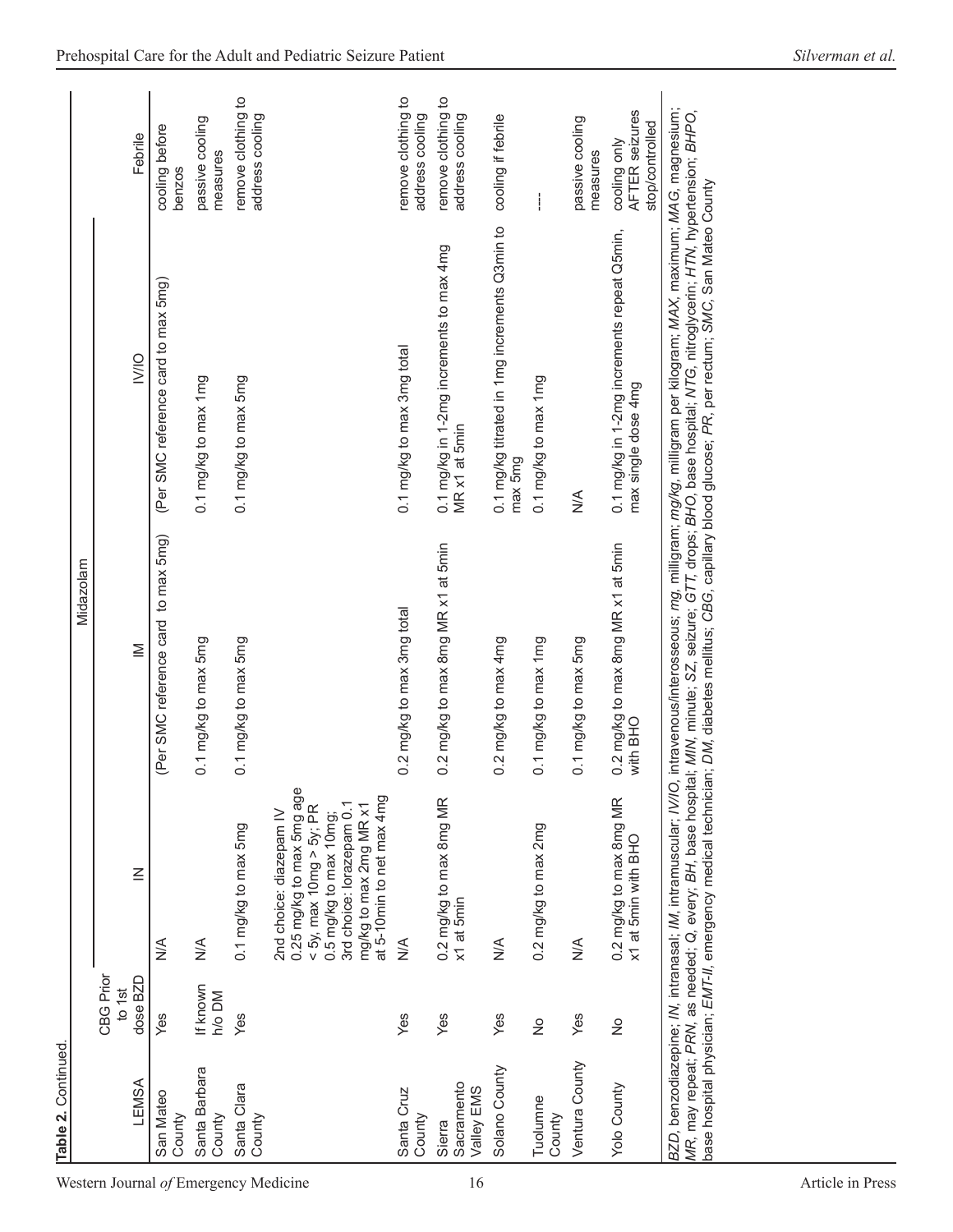*Address for Correspondence:* Karl A. Sporer, MD, University of California, San Francisco, Department of Emergency Medicine, 505 Parnassus Ave, San Francisco, CA 94143. Email: karl. sporer@ucsf.edu.

*Conflicts of Interest:* By the *West*JEM article submission agreement, all authors are required to disclose all affiliations, funding sources and financial or management relationships that could be perceived as potential sources of bias. The authors disclosed none.

*Copyright*: © 2017 Silverman et al. This is an open access article distributed in accordance with the terms of the Creative Commons Attribution (CC BY 4.0) License. See: http://creativecommons.org/ licenses/by/4.0/

#### **REFERENCES**

- 1. Pellock JM. Overview: definitions and classifications of seizure emergencies. *J Child Neurol.* 2007;22(5 Suppl):9S-13S.
- 2. Michael GE, O'Connor RE. The diagnosis and management of seizures and status epilepticus in the prehospital setting. *Emerg Med Clin North Am.* 2011;29(1):29-39.
- 3. Huff JS, Morris DL, Kothari RU, et al. Emergency department management of patients with seizures: a multicenter study. *Acad Emerg Med.* 2001;8(6):622-8.
- 4. Martin-Gill C, Hostler D, Callaway CW, et al. Management of prehospital seizure patients by paramedics. *Prehosp Emerg Care.* 2009;13(2):179-84.
- 5. Betjemann JP, Lowenstein DH. Status epilepticus in adults. *Lancet Neurol.* 2015;14(6):615-24.
- 6. Dham BS, Hunter K, Rincon F. The epidemiology of status epilepticus in the United States. *Neurocrit Care.* 2014(3);20:476-83.
- 7. DeLorenzo RJ, Pellock JM, Towne AR, et al. Epidemiology of status epilepticus. *J Clin Neurophysiol.* 1995;12(4):316-25.
- 8. Betjemann JP, Josephson SA, Lowenstein DH, et al. Trends in status epilepticus-Related Hospitalizations and Mortality: Redefined in US Practice Over Time. *JAMA Neurol.* 2015;72(6):650-5.
- 9. Alldredge BK, Gelb AM, Isaacs SM, et al. A comparison of lorazepam, diazepam, and placebo for the treatment of out-of-hospital status epilepticus. *N Engl J Med.* 2001;345(9):631-7.
- 10. Emergency Medical Services at the Crossroads. Institute of Medicine, 2007. Available at: [http://www.nap.edu/catalog/11629/emergency](http://www.nap.edu/catalog/11629/emergency-medical-services-at-the-crossroads)[medical-services-at-the-crossroads](http://www.nap.edu/catalog/11629/emergency-medical-services-at-the-crossroads). Accessed Aug 26, 2016.
- 11. Diercks DB, Promes SB, Schuur JD, et al. Clinical policy: critical issues in the evaluation and management of adult patients with suspected acute nontraumatic thoracic aortic dissection. *Ann Emerg Med.* 2015;65(1):32-42.e12.
- 12. Beskind DL, Rhodes SM, Stolz U, et al. When should you test for and treat hypoglycemia in prehospital seizure patients? *Prehosp Emerg Care.* 2014;18(3):433-41.
- 13. Mechem CC, Barger J, Shofer FS, et al. Short-term outcome of

seizure patients who refuse transport after out-of-hospital evaluation. *Acad Emerg Med.* 2001;8(3):231-6.

- 14. Tohira H, Fatovich D, Williams TA, et al. Paramedic checklists do not accurately identify post-ictal or hypoglycaemic patients suitable for djgischarge at the scene. *Prehosp Disaster Med.* 2016;31(3):282-93.
- 15. Moss ST, Chan TC, Buchanan J, et al. Outcome study of prehospital patients signed out against medical advice by field paramedics. *Ann Emerg Med.* 1998;31(2):247-50.
- 16. Martindale JL, Goldstein JN, Pallin DJ. Emergency department seizure epidemiology. *Emerg Med Clin North Am.* 2011;29(1):15-27.
- 17. Claassen J, Silbergleit R, Weingart SD, et al. Emergency neurological life support: status epilepticus. *Neurocrit Care.* 2012;17(Suppl 1):S73-8.
- 18. Chamberlain JM, Okada P, Holsti M, et al. Lorazepam vs diazepam for pediatric status epilepticus: a randomized clinical trial. *JAMA.* 2014;311(16):1652-60.
- 19. Silbergleit R, Durkalski V, Lowenstein D, et al. Intramuscular versus intravenous therapy for prehospital status epilepticus. *N Engl J Med.* 2012;366(7):591-600.
- 20. Clemency BM, Ott JA, Tanski CT, et al. Parenteral midazolam is superior to diazepam for treatment of prehospital seizures. *Prehosp Emerg Care.* 2015;19(2):218-23.
- 21. Treiman DM, Meyers PD, Walton NY, et al. A comparison of four treatments for generalized convulsive status epilepticus. Veterans Affairs Status Epilepticus Cooperative Study Group. *N Engl J Med.* 1998;339(12):792-8.
- 22. Navarro V, Dagron C, Elie C, et al. Prehospital treatment with levetiracetam plus clonazepam or placebo plus clonazepam in status epilepticus (SAMUKeppra): a randomised, double-blind, phase 3 trial. *Lancet Neurol.* 2016;15(1):47-55.
- 23. Brown LH, Krumperman K, Fullagar CJ. Out-of-hospital medication storage temperatures: a review of the literature and directions for the future. *Prehosp Emerg Care.* 2004;8(2):200-6.
- 24. Gottwald MD, Akers LC, Liu PK, et al. Prehospital stability of diazepam and lorazepam. *Am J Emerg Med* 1999;17(4):333-7.
- 25. McMullan JT, Pinnawin A, Jones E, et al. The 60-day temperaturedependent degradation of midazolam and Lorazepam in the prehospital environment. *Prehosp Emerg Care.* 2013;17(1):1-7.
- 26. McMullan JT, Jones E, Barnhart B, et al. Degradation of benzodiazepines after 120 days of EMS deployment. *Prehosp Emerg Care.* 2014;18(3):368-74.
- 27. Dieckmann RA. Rectal diazepam for prehospital pediatric status epilepticus. *Ann Emerg Med.* 1994;23(2):216-24.
- 28. Towne AR, DeLorenzo RJ. Use of intramuscular midazolam for status epilepticus. *J Emerg Med.* 1999;17(2):323-8.
- 29. Vilke GM, Sharieff GQ, Marino A, et al. Midazolam for the treatment of out-of-hospital pediatric seizures. *Prehosp Emerg Care.* 2002;6(2):215-7.
- 30. Welch RD, Nicholas K, Durkalski-Mauldin VL, et al. Intramuscular midazolam versus intravenous lorazepam for the prehospital treatment of status epilepticus in the pediatric population. *Epilepsia.*